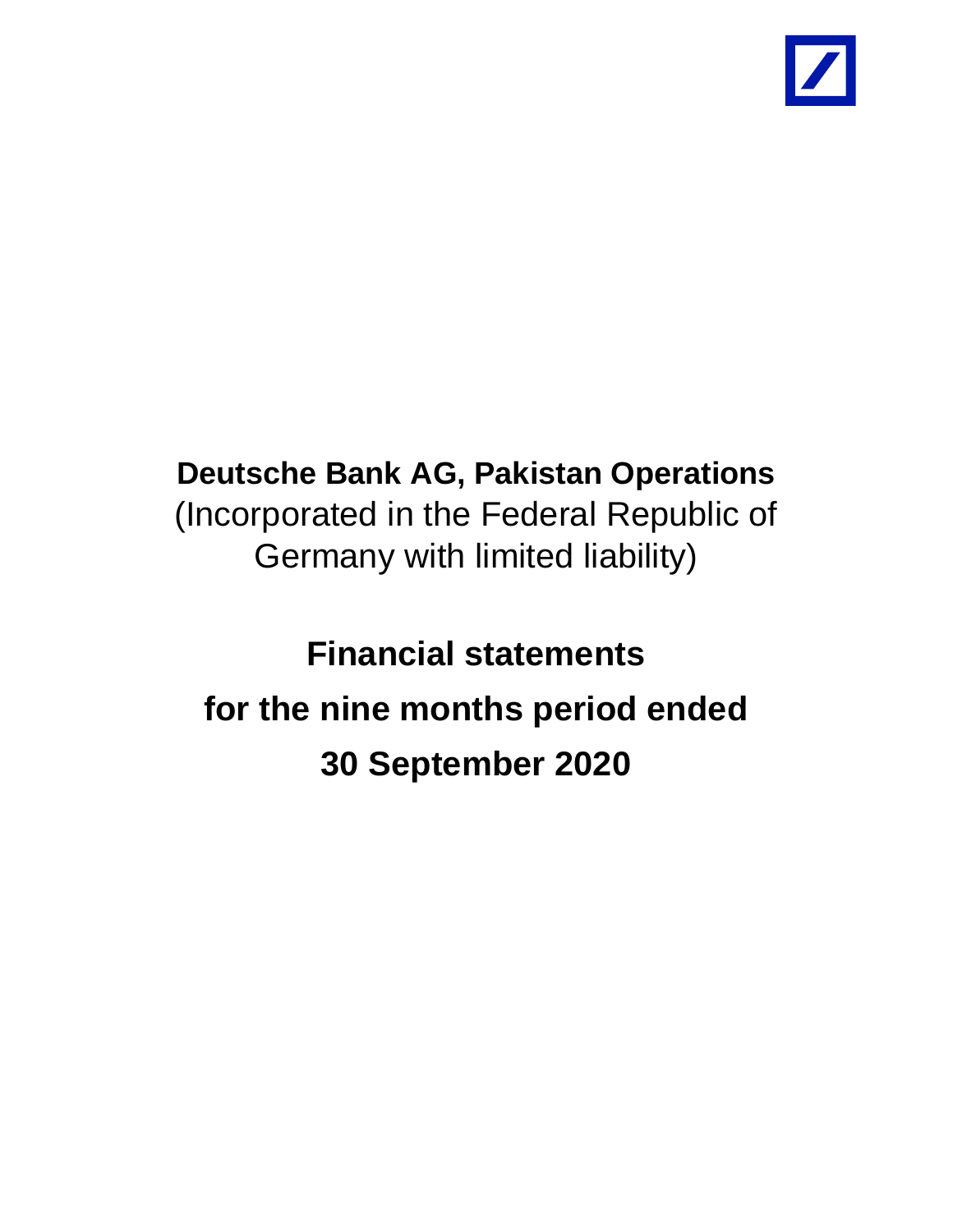*(Incorporated in the Federal Republic of Germany with limited liability)*

Condensed Interim Statement of Financial Position

*As at 30 September 2020*

|                                                     |             | 30 September<br>2020          | 31 December |
|-----------------------------------------------------|-------------|-------------------------------|-------------|
|                                                     |             |                               | 2019        |
|                                                     | <b>Note</b> | (Un-audited)                  | (Audited)   |
| <b>ASSETS</b>                                       |             | ------- Rupees in '000 ------ |             |
| Cash and balances with treasury banks               |             | 8,019,776                     | 7,558,956   |
| Balances with other banks                           | 6<br>7      | 3,896,817                     | 118,681     |
| Lendings to financial institutions                  | 8           | 21,358,807                    | 15,132,302  |
| Investments                                         | 9           | 99,539                        |             |
| Advances                                            | 10          |                               | 9,225,751   |
| <b>Fixed assets</b>                                 | 11          | 4,369,687                     |             |
|                                                     |             | 261,983                       | 345,355     |
| Intangible assets<br>Deferred tax assets            | 12          |                               | 25,344      |
| Other assets                                        | 13          | 28,051                        | 1,537,997   |
|                                                     |             | 1,266,560<br>39,301,220       | 33,944,386  |
|                                                     |             |                               |             |
| <b>LIABILITIES</b>                                  |             |                               |             |
| Bills payable                                       | 14          | 1,067,638                     | 1,032,458   |
| <b>Borrowings</b>                                   | 15          | 515,728                       | 1,394,029   |
| Deposits and other accounts                         | 16          | 25,239,710                    | 20,473,611  |
| Liabilities against assets subject to finance lease |             |                               |             |
| Subordinated debt                                   |             |                               |             |
| Deferred tax liabilities                            |             |                               |             |
| <b>Other liabilities</b>                            | 17          | 3,778,218                     | 3,776,207   |
|                                                     |             | 30,601,294                    | 26,676,305  |
| <b>NET ASSETS</b>                                   |             | 8,699,926                     | 7,268,081   |
|                                                     |             |                               |             |
| <b>REPRESENTED BY</b>                               |             |                               |             |
| Head office capital account                         |             | 6,228,780                     | 5,563,663   |
| Reserves                                            |             |                               |             |
| Surplus/ (Deficit) on revaluation of assets         |             |                               |             |
| Unremitted profit                                   |             | 2,469,857                     | 1,704,418   |
|                                                     |             | 8,698,637                     | 7,268,081   |
|                                                     |             |                               |             |
| <b>CONTINGENCIES AND COMMITMENTS</b>                | 18          |                               |             |

The annexed notes 1 to 32 form an integral part of these condensed interim financial statements.

**Chief Country Officer Pakistan** 

**Managing Director Chief Financial Officer Pakistan**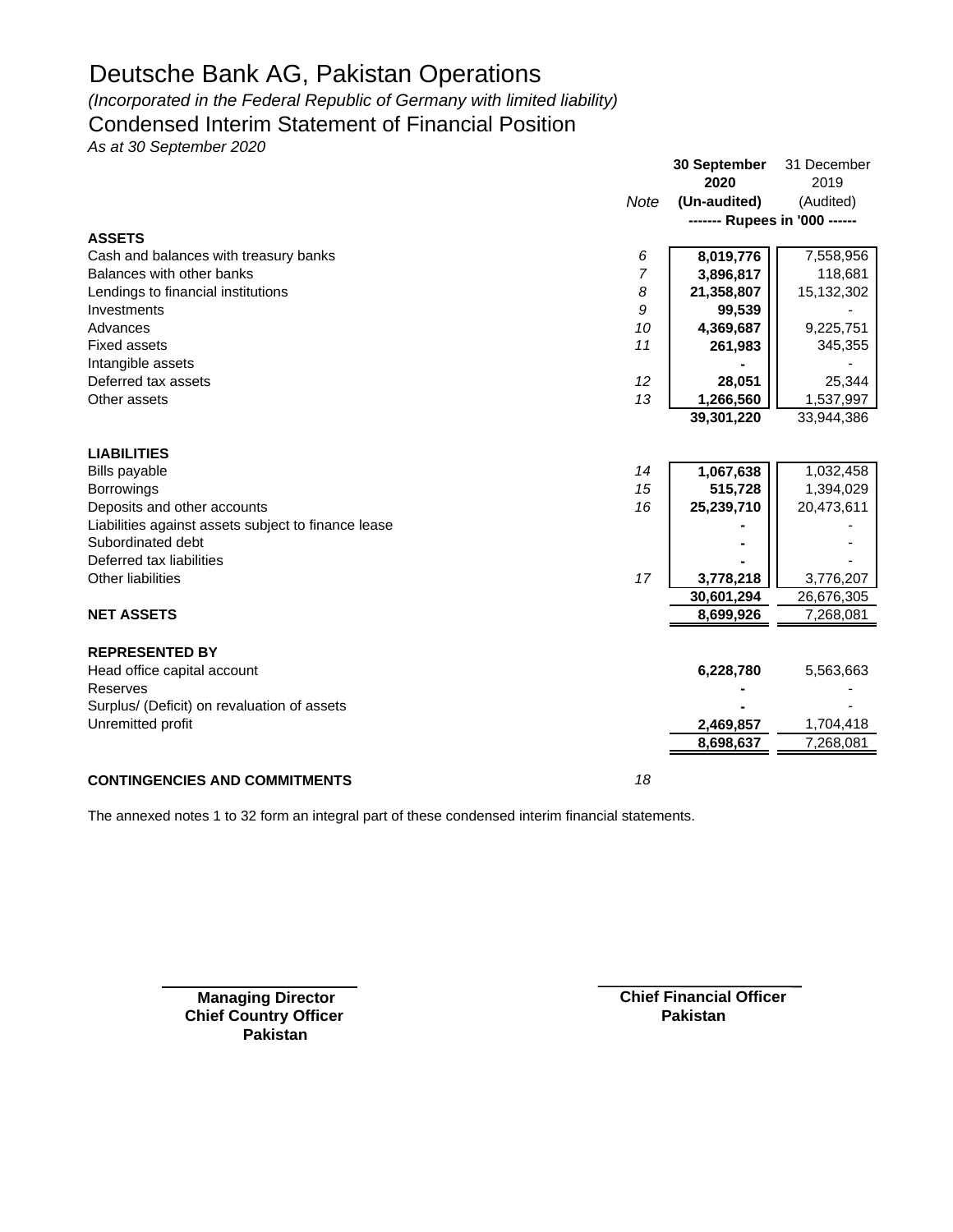*(Incorporated in the Federal Republic of Germany with limited liability)*

Condensed Interim Profit and Loss Account (Un-audited)

*For nine months period ended 30 September 2020*

|                                        | Note | Three months<br>period ended |                     | Nine months<br>period ended | Three months<br>period ended | Nine months<br>period ended |
|----------------------------------------|------|------------------------------|---------------------|-----------------------------|------------------------------|-----------------------------|
|                                        |      | 30 September                 | 30 September        | 30 September                | 30 September                 |                             |
|                                        |      | 2020                         | 2020                | 2019                        | 2019                         |                             |
|                                        |      |                              | - Rupees in '000 -- |                             |                              |                             |
| Mark-up / return / interest earned     | 19   | 447,571                      | 2,074,160           | 661,119                     | 2,019,348                    |                             |
| Mark-up / return / interest expensed   | 20   | 192,239                      | 933,566             | 228,923                     | 755,176                      |                             |
| Net mark-up / interest income          |      | 255,332                      | 1,140,594           | 432,196                     | 1,264,172                    |                             |
| <b>NON MARK-UP / INTEREST INCOME</b>   |      |                              |                     |                             |                              |                             |
| Fee and commission income              | 21   | 101,834                      | 375,574             | 111,524                     | 327,451                      |                             |
| Dividend income                        |      |                              |                     |                             |                              |                             |
| Foreign exchange income                |      | 187,282                      | 875,011             | 38,210                      | 77,257                       |                             |
| Income / (loss) from derivatives       |      |                              |                     |                             |                              |                             |
| Gain / (loss) on securities            | 22   | 2,047                        | 5,901               |                             |                              |                             |
| Other income                           | 23   | 1,191                        | 23,991              | 4,586                       | 7,353                        |                             |
| Total non-markup / interest Income     |      | 292,354                      | 1,280,477           | 154,320                     | 412,061                      |                             |
| <b>Total Income</b>                    |      | 547,686                      | 2,421,071           | 586,516                     | 1,676,233                    |                             |
| <b>NON MARK-UP / INTEREST EXPENSES</b> |      |                              |                     |                             |                              |                             |
| Operating expenses                     | 24   | 454,431                      | 1,096,526           | 399,644                     | 876,999                      |                             |
| <b>Workers Welfare Fund</b>            |      | 1,865                        | 26,491              | 3,824                       | 16,070                       |                             |
| Other charges                          | 25   |                              |                     | 49                          | 98                           |                             |
| Total non-markup / interest expenses   |      | 456,296                      | 1,123,017           | 403,517                     | 893,167                      |                             |
| Profit before provisions               |      | 91,390                       | 1,298,054           | 182,999                     | 783,066                      |                             |
| Reversal and write offs - net          |      |                              |                     |                             |                              |                             |
| Extra ordinary / unusual items         |      |                              |                     |                             |                              |                             |
| PROFIT BEFORE TAXATION                 |      | 91,390                       | 1,298,054           | 182,999                     | 783,066                      |                             |
| Taxation                               | 26   | (44, 695)                    | (532, 615)          | (72,001)                    | (348, 607)                   |                             |
| <b>PROFIT AFTER TAXATION</b>           |      | 46,695                       | 765,439             | 110,998                     | 434,459                      |                             |

The annexed notes 1 to 32 form an integral part of these condensed interim financial statements.

**Chief Country Officer Pakistan Pakistan**

**Managing Director Chief Financial Officer Chief Financial Officer**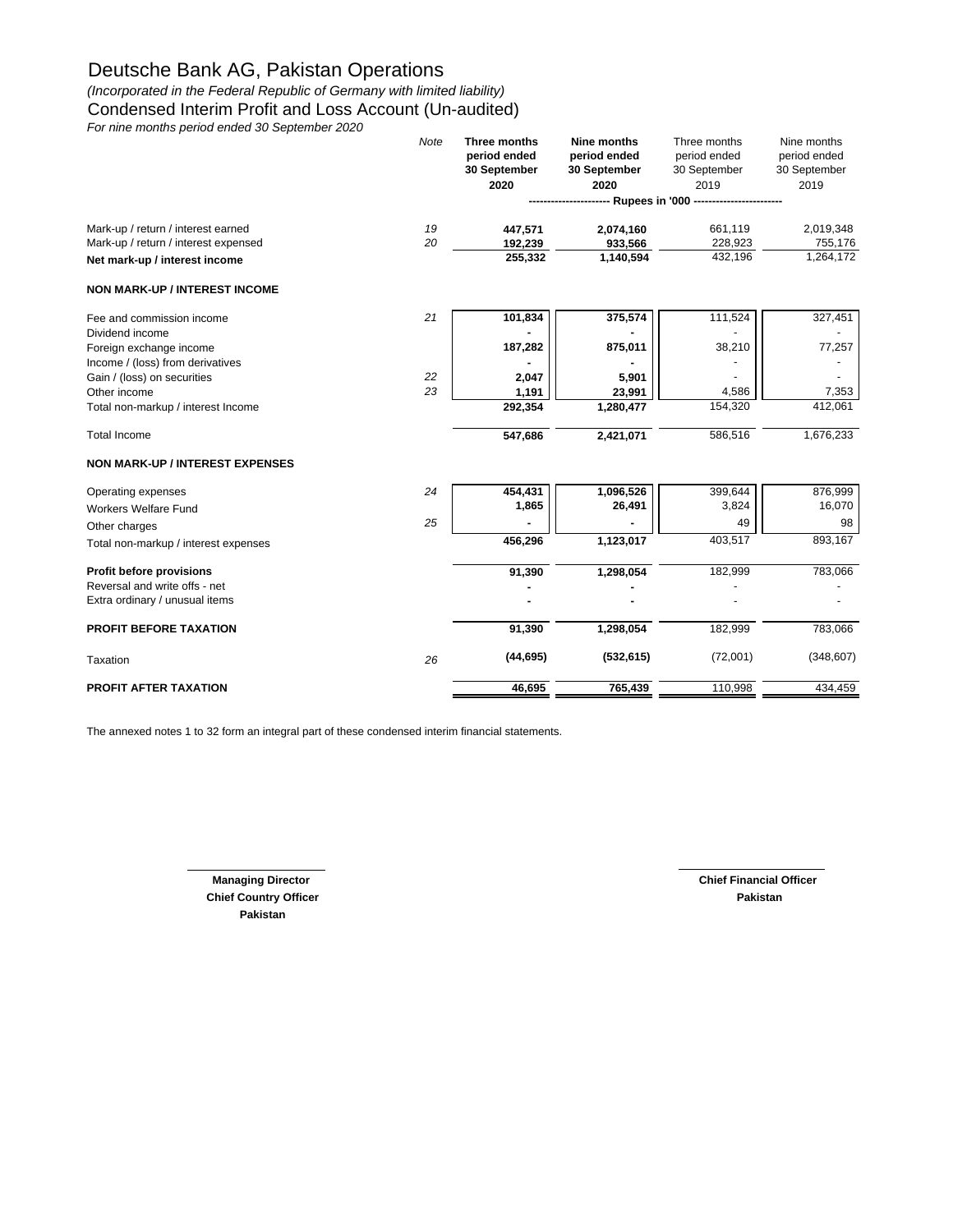*(Incorporated in the Federal Republic of Germany with limited liability)*

Condensed Interim Statement of Comprehensive Income (Un-audited)

*For nine months period ended 30 September 2020*

|                                           | Three months<br>period ended<br>30 September<br>2020 | Nine months<br>period ended<br>30 September<br>2020 | Three months<br>period ended<br>30 September<br>2019<br>----(Rupees in '000)------------------- | Nine months<br>period ended<br>30 September<br>2019 |
|-------------------------------------------|------------------------------------------------------|-----------------------------------------------------|-------------------------------------------------------------------------------------------------|-----------------------------------------------------|
| Profit after taxation for the period      | 46,695                                               | 765.439                                             | 110.998                                                                                         | 434.459                                             |
| Total comprehensive income for the period | 46,695                                               | 765.439                                             | 110.998                                                                                         | 434,459                                             |

The annexed notes 1 to 32 form an integral part of these condensed interim financial statements.

**Chief Country Officer Pakistan Pakistan**

**Managing Director** Chief Financial Officer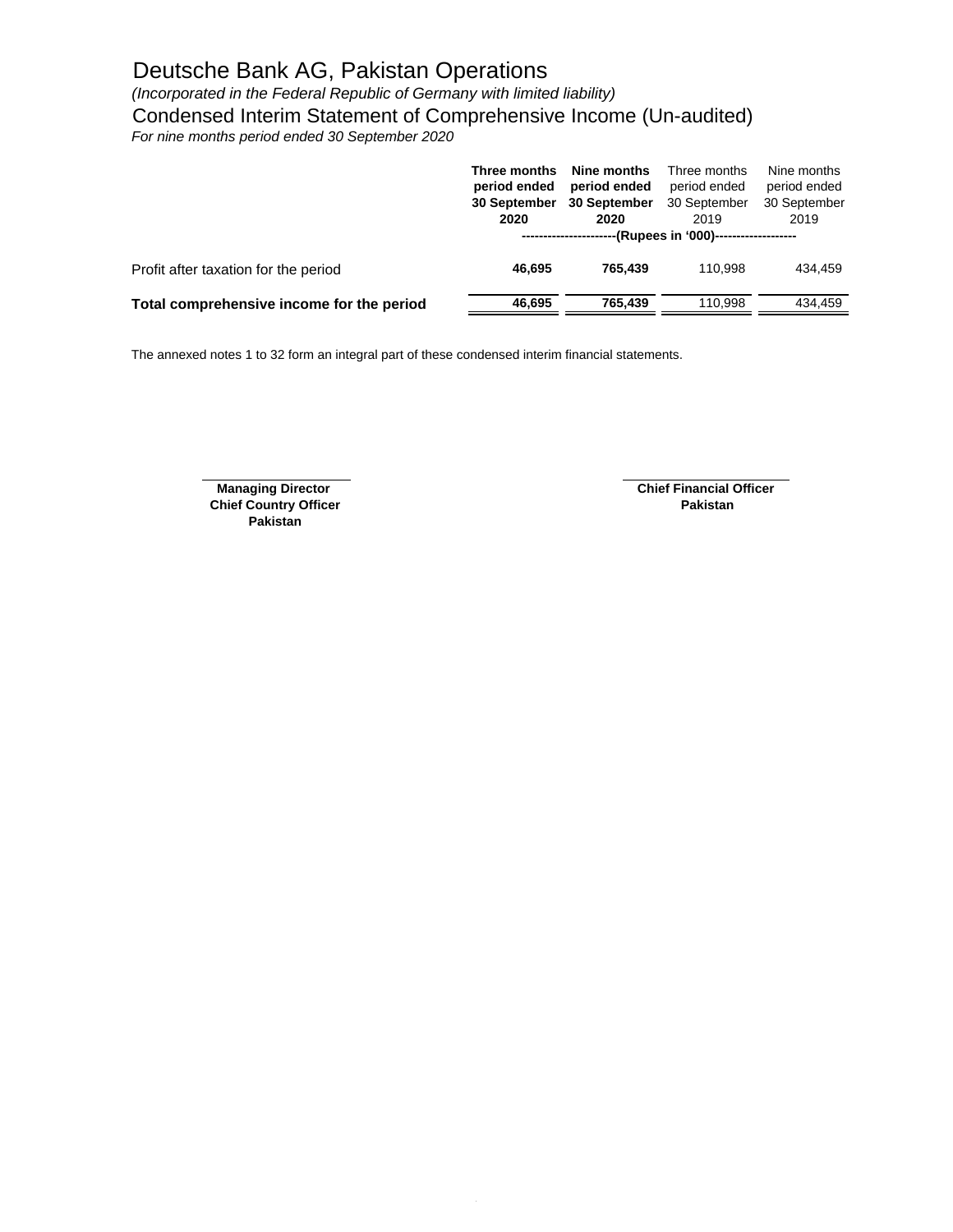### *(Incorporated in the Federal Republic of Germany with limited liability)* Condensed Interim Cash Flow Statement (Un-audited)

*For nine months period ended 30 September 2020*

|                                                               | 30 September                     | 30 September<br>2019 |  |
|---------------------------------------------------------------|----------------------------------|----------------------|--|
|                                                               | 2020                             |                      |  |
|                                                               | ------- (Rupees in '000) ------- |                      |  |
| <b>CASH FLOWS FROM OPERATING ACTIVITIES</b>                   |                                  |                      |  |
| Profit before taxation                                        | 1,298,054                        | 783,066              |  |
| <b>Adjustments for:</b>                                       |                                  |                      |  |
| Depreciation                                                  | 105,942                          | 52,355               |  |
| Gain on disposal of operating fixed assets                    | (9, 392)                         | (7, 234)             |  |
| Finance costs against lease                                   | 1,432                            |                      |  |
| Unrealised loss on securities classified as held-for-trading  | 1,289                            |                      |  |
|                                                               | 99,271                           | 97,370               |  |
|                                                               | 1,397,325                        | 880,436              |  |
| (Increase) / decrease in operating assets                     |                                  |                      |  |
| Lendings to financial institutions                            | (6, 226, 505)                    | 7,562,939            |  |
| Net investments in held-for-trading securities                | (99, 539)                        |                      |  |
| Advances                                                      | 4,856,064                        | (60, 869)            |  |
| Others assets (excluding advance taxation)                    | 314,825                          | 824,523              |  |
|                                                               | (1, 155, 155)                    | 8,326,593            |  |
| Decrease in operating liabilities                             |                                  |                      |  |
| <b>Bills payable</b>                                          | 35,180                           | (332, 571)           |  |
| Borrowings from financial institutions                        | (878, 301)                       | (2,844,502)          |  |
| Deposits and other accounts                                   | 4,766,099                        | (5, 192, 259)        |  |
| Other liabilities                                             | 30,633                           | 440,822              |  |
|                                                               | 3,953,611                        | (7,928,510)          |  |
| Income tax paid                                               | (578, 709)                       | (344,441)            |  |
| Net cash (used in) / generated from operating activities      | 3,617,072                        | 934,078              |  |
| <b>CASH FLOW FROM INVESTING ACTIVITIES</b>                    |                                  |                      |  |
| Investments in operating fixed assets                         | (27, 282)                        | (82, 281)            |  |
| Proceeds from sale of operating fixed assets                  | 14,104                           | 21,551               |  |
| Net cash used in investing activities                         | (13, 178)                        | (60, 730)            |  |
| <b>CASH FLOW FROM FINANCING ACTIVITIES</b>                    |                                  |                      |  |
| Remittance made to Head office                                |                                  | (1,015,571)          |  |
| Net cash used in financing activities                         |                                  | (1,015,571)          |  |
| Effects of exchange rate changes on cash and cash equivalents | 665,117                          | 386,870              |  |
| Increase in cash and cash equivalents                         | 4,269,011                        | 244,647              |  |
| Cash and cash equivalents at beginning of the period          | 7,647,582                        | 7,181,868            |  |
| Cash and cash equivalents at end of the period                | 11,916,593                       | 7,426,515            |  |
|                                                               |                                  |                      |  |

**\_\_\_\_\_\_\_\_\_\_\_\_\_\_\_\_\_\_\_\_\_\_\_\_\_ \_\_\_\_\_\_\_\_\_\_\_\_\_\_\_\_\_\_\_\_\_\_\_\_\_**

The annexed notes 1 to 32 form an integral part of these condensed interim financial statements.

**Chief Country Officer Countries and Countries and Countries and Pakistan Pakistan**

**Managing Director Chief Financial Officer**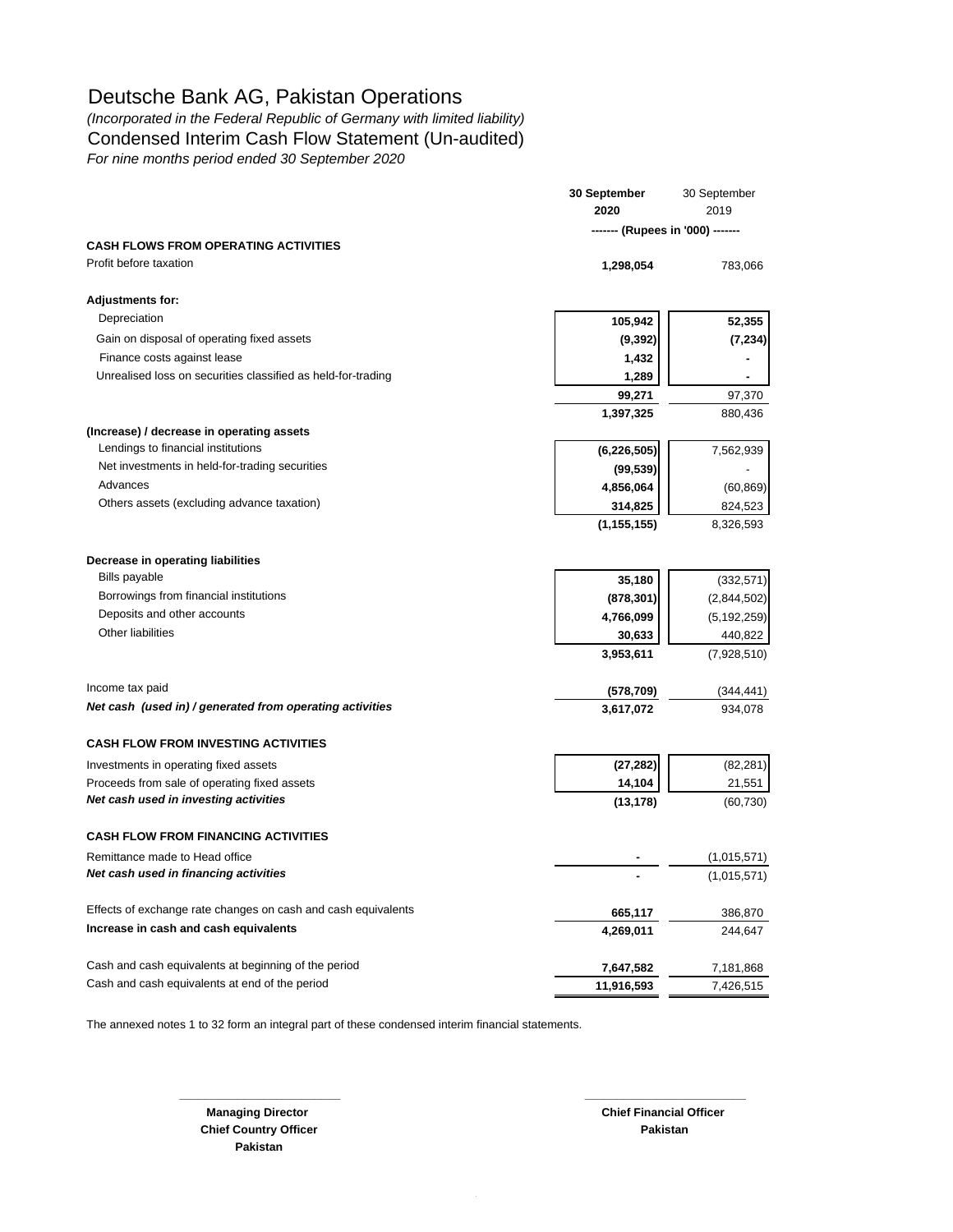### *(Incorporated in the Federal Republic of Germany with limited liability)*

Condensed Interim Statement of Changes in Equity (Un-audited)

*For nine months period ended 30 September 2020*

|                                                                          | <b>Head office</b><br>capital account | <b>Unremitted profit</b>   | <b>Total</b>              |  |
|--------------------------------------------------------------------------|---------------------------------------|----------------------------|---------------------------|--|
|                                                                          |                                       | -(Rupees in '000) --       |                           |  |
| Balance as at 01 January 2019                                            | 5,091,000                             | 2,505,820                  | 7,596,820                 |  |
| Profit for the nine months period ended 30 September 2019                |                                       | 434,459                    | 434,459                   |  |
| Other comprehensive income - net of tax                                  |                                       | 434,459                    | 434,459                   |  |
| Transactions with owners, recorded directly in equity                    |                                       |                            |                           |  |
| Exchange adjustments on revaluation of capital                           | 386,870                               |                            | 386,870                   |  |
| Remittance made to Head office                                           | 386,870                               | (1,015,578)<br>(1,015,578) | (1,015,578)<br>(628, 708) |  |
| Balance as at 01 October 2019                                            | 5,477,870                             | 1,924,701                  | 7,402,571                 |  |
| Profit after taxation for the three months period ended 31 December 2019 |                                       | 217,755                    | 217,755                   |  |
| Other comprehensive income - net of tax                                  |                                       | (18, 519)<br>199,236       | (18, 519)<br>199,236      |  |
| Transactions with owners, recorded directly in equity                    |                                       |                            |                           |  |
| Exchange adjustments on revaluation of capital                           | 85,793                                |                            | 85,793                    |  |
| Remittance made to Head office                                           | 85,793                                | (419, 519)<br>(419, 519)   | (419, 519)<br>(333, 726)  |  |
| Balance as at 01 January 2020                                            | 5,563,663                             | 1,704,418                  | 7,268,081                 |  |
| Profit after taxation for the nine months period ended 30 September 2020 |                                       | 765,439                    | 765,439                   |  |
| Other comprehensive income - net of tax                                  |                                       | 765,439                    | 765,439                   |  |
| Transactions with owners, recorded directly in equity                    |                                       |                            |                           |  |
| Exchange adjustments on revaluation of capital                           | 665,117                               |                            | 665,117                   |  |
| Remittance made to Head office                                           | 665,117                               |                            | 665,117                   |  |
| Balance as at 30 September 2020                                          | 6,228,780                             | 2,469,857                  | 8,698,637                 |  |

\_\_\_\_\_\_\_\_\_\_\_\_\_\_\_\_\_\_\_\_\_\_\_\_ \_\_\_\_\_\_\_\_\_\_\_\_\_\_\_\_\_\_\_\_\_\_\_\_

The annexed notes 1 to 32 form an integral part of these condensed interim financial statements.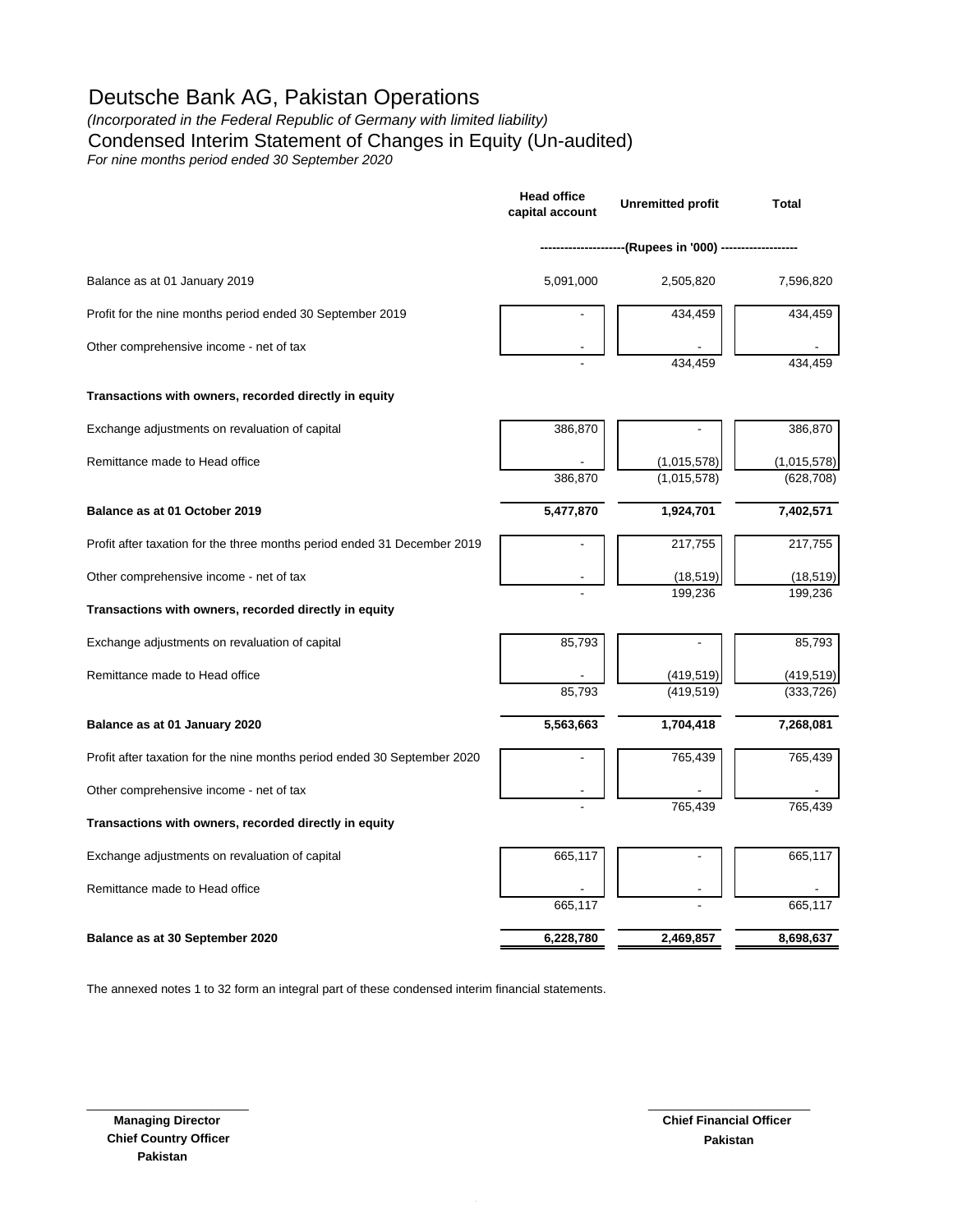*(Incorporated in the Federal Republic of Germany with limited liability)* **Notes to the Condensed Interim Financial Information (Un-audited)**

*For nine months period ended 30 September 2020*

#### **1. STATUS AND NATURE OF BUSINESS**

Deutsche Bank AG is a foreign banking company incorporated in the Federal Republic of Germany with limited liability. Its operations in Pakistan are carried out through two branches located at Karachi and Lahore ('the Pakistan Operations'). The Pakistan Operations are engaged in banking business as described in the Banking Companies Ordinance, 1962.

The credit rating provided by Standard & Poor's on 23 April 2020 is BBB+ for long-term and A-2 for short-term, rating by Fitch on 28 May 2020 is BBB for long-term and F2 for short-term; and rating by Moody's on 03 August 2018 is A3 for long-term.

#### **2 BASIS OF PRESENTATION**

#### **2.1 STATEMENT OF COMPLIANCE**

These condensed interim financial statements have been prepared in accordance with the accounting and reporting standards as applicable in Pakistan for interim financial reporting. The accounting and reporting standards comprise of:

- **-** International Accounting Standard (IAS) 34 - Interim Financial Reporting issued by the International Accounting Standards Board (IASB) as notified under the Companies Act, 2017;
- **-** Provisions of and directives issued under the Banking Companies Ordinance, 1962 and the Companies Act, 2017; and
- **-** Directives issued by State Bank of Pakistan (SBP) and the Securities and Exchange Commission of Pakistan (SECP).

Whenever the requirements of the Banking Companies Ordinance, 1962, the Companies Act, 2017 or the directives issued by SBP and SECP differ with the requirements of the IAS 34, the Banking Companies Ordinance, 1962, the Companies Act, 2017 and the said directives shall prevail.

The SBP vide BSD Circular No. 10 dated 26 August 2002 has deferred the applicability of International Accounting Standard 39, Financial Instruments: Recognition and Measurement (IAS 39) and International Accounting Standard 40, Investment Property (IAS 40). Further, according to a notification of the Securities and Exchange Commission of Pakistan (SECP) dated 28 April 2008, International Financial Reporting Standard 7, Financial Instruments: Disclosures (IFRS 7) has not been made applicable for banks. Accordingly, the requirements of these standards and their relevant interpretations (issued by the Standards Interpretation Committee - SICs and the International Financial Reporting Interpretations Committee - IFRICs) have not been considered in the preparation of these condensed interim financial statements.

**2.2** The disclosures made in these condensed interim financial statements have been limited based on a format prescribed by the SBP vide BPRD Circular Letter No. 5 dated 22 March 2019 and IAS 34, Interim Financial Reporting. They do not include all the disclosures required for annual financial statements, and these condensed interim financial statements should be read in conjunction with the financial statements of the Pakistan Operations for the year ended 31 December 2019.

#### **2.3 Standards, interpretations and amendments to accounting and reporting standards as applicable in Pakistan that are effective in the current period**

There are certain new and ammended standards, amendments and interpretations that are effective from 1 January 2020; however, these do not have any significant effect on interim financial statements of the Pakistan Operations.

#### **2.4 Standards, interpretations of and amendments to approved accounting standards that are not yet effective in the current period**

There are certain standards, amendments and interpretations with respect to the accounting and reporting standards as applicable in Pakistan that are not yet effective in the current year. These are not expected to have any material impact on the Pakistan Operations' financial statements in the period of their initial application except for the following:

In terms of SBP directives, IFRS 9 is expected to become effective in Pakistan on 1 January 2021. IFRS 9 includes revised guidance on the classification and measurement of financial instruments, a new expected credit loss model for calculating impairment on financial assets, and new general hedge accounting requirements. It also carries forward the guidance on recognition and derecognition of financial instruments from IAS 39. The overall governance of the IFRS 9 implementation has been through the Group IFRS 9 Steering Committee. The SBP has directed the Pakistan Operations to submit an impact assessment as at 31 December 2019 and the Pakistan Operations will comply with the said requirement within the prescribed deadline.

#### **3 SIGNIFICANT ACCOUNTING POLICIES**

The accounting policies and the methods of computation adopted in the preparation of the condensed interim financial statements are consistent with those applied in the preparation of the annual financial statements of the Pakistan Operations for the year ended 31 December 2019.

#### **4 CRITICAL ACCOUNTING ESTIMATES AND JUDGMENTS**

Significant judgements made by the management in applying the accounting policies and the key sources of estimation uncertainty were the same as those applied in the annual financial statements of the Pakistan Operations for the year ended 31 December 2019.

#### **5 FINANCIAL RISK MANAGEMENT**

The outbreak of COVID-19 has significantly impacted the daily life, economic conditions, business and consumers' activities across the globe. The Pakistan Operation's management is fully cognisant of the business challenges posed by the COVID-19 outbreak due to rapidly changing economic conditions and operating environment. The State Bank of Pakistan has also responded to the crisis by cutting the policy rate by 225 bps to 11% in March '20, by 200 bps to 9% on April '20, by 100 bps to 8% in May '20 and again by 100 bps to 7% in June '20, so that relief can be provided to borrowers in the times of distress. The Pakistan Operations continues to serve customers through its branches and the digital channels by observing the Government instructions and adopting all possible precautionary measures for safety of its employees.

The Pakistan Operations continue to follow its current policies for managing credit, liquidity and market as disclosed in the annual financial statement for the period ended 31 December 2019.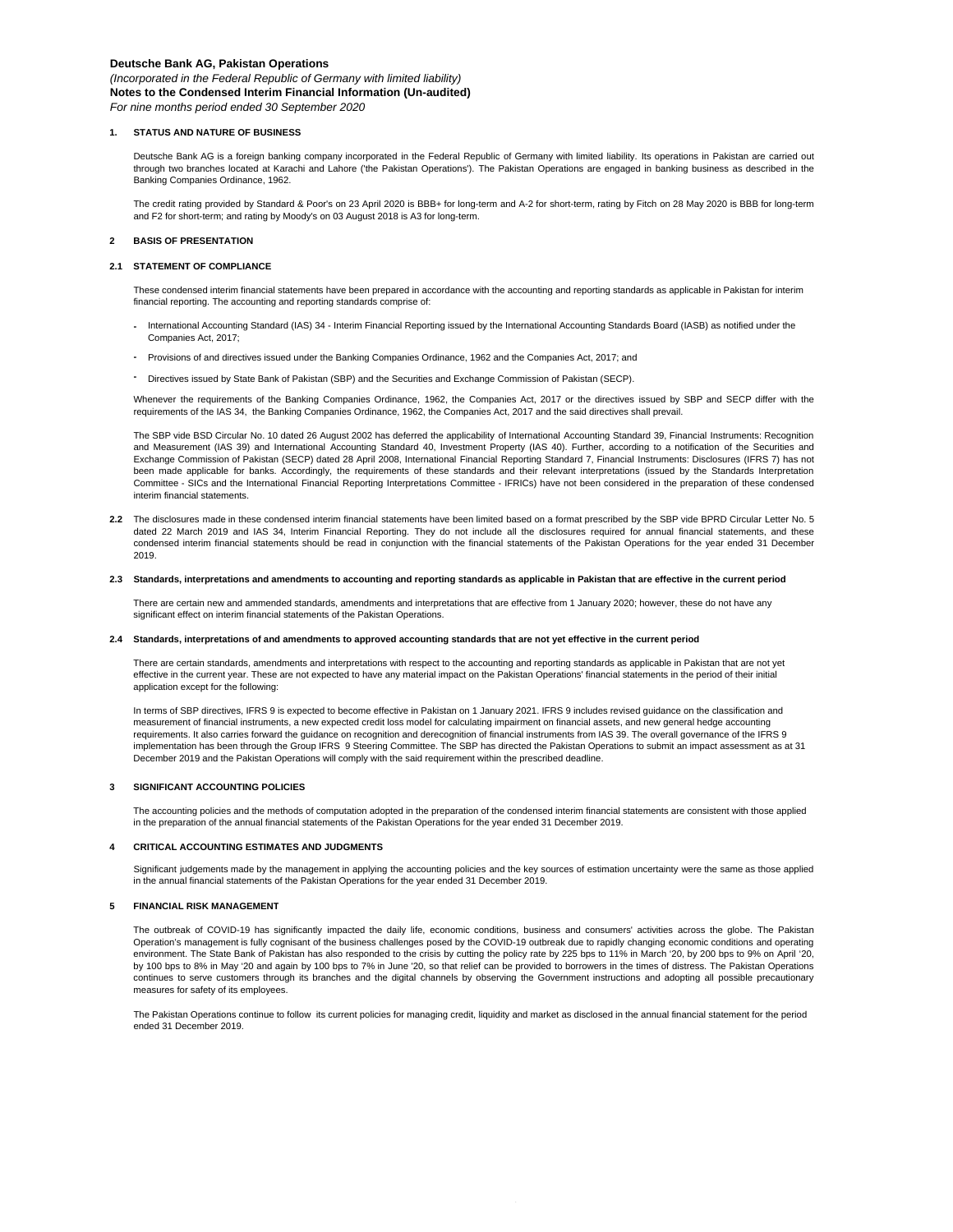| 6 | <b>CASH AND BALANCES WITH TREASURY BANKS</b> | Note | <b>30 September</b><br>2020      | 31 December<br>2019 |
|---|----------------------------------------------|------|----------------------------------|---------------------|
|   |                                              |      | ------- (Rupees in '000) ------- |                     |
|   | In hand                                      |      |                                  |                     |
|   | Local currency                               |      | 24.654                           | 19,100              |
|   | Foreign currency                             |      | 74,464                           | 51,566              |
|   |                                              |      | 99,118                           | 70,666              |
|   | With State Bank of Pakistan in               |      |                                  |                     |
|   | Local currency current account               | 6.1  | 1,413,411                        | 1,670,132           |
|   | Foreign currency current account             | 6.2  | 63,133                           | 58,997              |
|   | Foreign currency deposit account             |      |                                  |                     |
|   | Special cash reserve account                 | 6.3  | 190,055                          | 177,210             |
|   | Local US Dollar collection account           | 6.4  | 25,264                           | 18,273              |
|   | Foreign currency capital account             |      | 6,228,780                        | 5,563,663           |
|   |                                              |      | 7,920,643                        | 7,488,275           |
|   | With National Bank of Pakistan in            |      |                                  |                     |
|   | Local currency current account               |      | 15                               | 15                  |
|   |                                              |      | 8,019,776                        | 7,558,956           |

**6.1** This represents current account maintained with SBP under the requirements of section 22 (Cash Reserve Requirement) of the Banking Companies Ordinance, 1962.

- **6.2** This represents statutory cash reserve in the current account maintained with SBP under the requirements of SBP.
- **6.3** This represents statutory cash reserve maintained against foreign currency deposits mobilized under FE 25 Circular issued by the SBP. Profit rates on these deposits are fixed by SBP on a monthly basis and were ranging between 0% p.a to 0.76% p.a. (31 December 2019: 0.70% p.a to 1.51% p.a).

**6.4** This represents US Dollar settlement account opened with the SBP in accordance with FE Circular No. 2.

| 7 | <b>BALANCES WITH OTHER BANKS</b> | Note | 30 September<br>2020<br>------- (Rupees in '000) ------- | 31 December<br>2019 |
|---|----------------------------------|------|----------------------------------------------------------|---------------------|
|   | In Pakistan                      |      |                                                          |                     |
|   | Current account                  |      | 1,000                                                    | 2,347               |
|   | Outside Pakistan                 |      |                                                          |                     |
|   | Current account                  |      |                                                          |                     |
|   | Interbranch                      |      | 3,893,463                                                | 29,333              |
|   | <b>Others</b>                    | 7.1  | 2,354                                                    | 87,001              |
|   |                                  |      | 3,895,817                                                | 116,334             |
|   |                                  |      | 3,896,817                                                | 118,681             |

**7.1** This includes balance with a subsidiary of Deutsche Bank, AG. Rs. 232.871 million (31 December 2019: Rs. 85.217 million).

| LENDINGS TO FINANCIAL INSTITUTIONS           | Note | 30 September                     | 31 December |  |
|----------------------------------------------|------|----------------------------------|-------------|--|
|                                              |      | 2020                             | 2019        |  |
|                                              |      | ------- (Rupees in '000) ------- |             |  |
| Repurchase agreement lendings (Reverse Repo) | 8.1  | 21,358,807                       | 15,132,302  |  |

**8.1** Reverse repo transactions have been made with various commercial banks at rates ranging from 6.98% to 7.06% p.a (31 December 2019: 13.04% p.a to 13.27% p.a) and mature within a month. The market value of these securities at 30 September 2020 amounted to Rs. 21,398 million (31 December 2019: Rs. 15,731 million).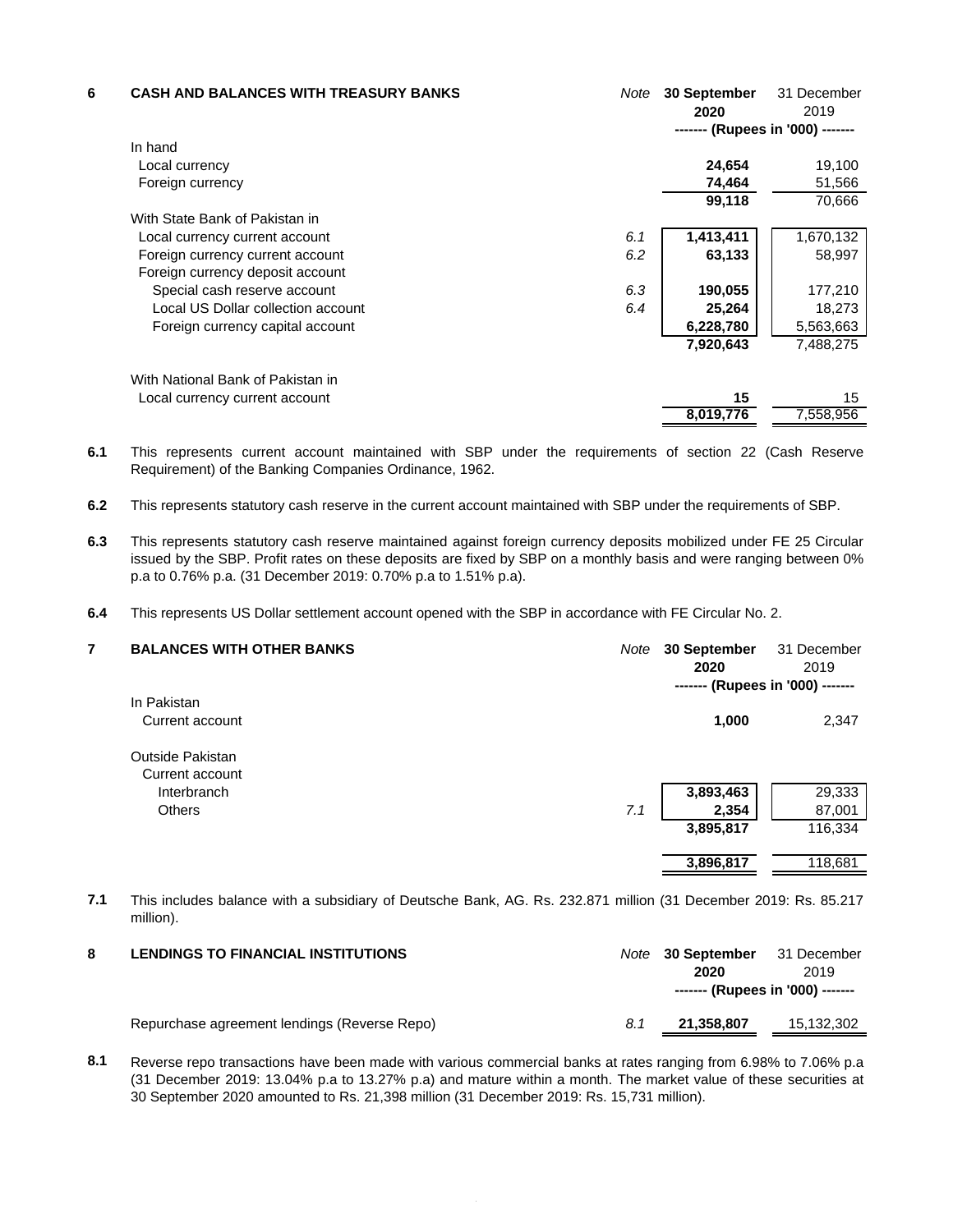| 9   | <b>INVESTMENTS</b>                                                         | Note |                      | 30 September<br>2020   |                       |                     | 31 December<br>2019    |                     |
|-----|----------------------------------------------------------------------------|------|----------------------|------------------------|-----------------------|---------------------|------------------------|---------------------|
|     |                                                                            |      | Cost                 | Surplus /<br>(Deficit) | Total                 | Cost                | Surplus /<br>(Deficit) | Total               |
|     | <b>INVESTMENTS BY TYPES</b>                                                |      |                      |                        |                       |                     |                        |                     |
| 9.1 |                                                                            |      |                      |                        |                       |                     |                        |                     |
|     | <b>Held-for-trading securities</b><br><b>Federal Government securities</b> |      | 99,539               |                        | 99,539                |                     |                        |                     |
|     |                                                                            |      |                      |                        |                       |                     |                        |                     |
| 9.2 | <b>INVESTMENTS BY SEGMENTS</b>                                             |      | Cost                 | Surplus /<br>(Deficit) | Total                 | Cost                | Surplus /<br>(Deficit) | Total               |
|     | <b>Federal Government Securities</b>                                       |      |                      |                        |                       |                     |                        |                     |
|     | Pakistan Investment Bonds                                                  |      | 99,539               | (1, 289)               | 98,250                |                     |                        |                     |
|     |                                                                            |      |                      |                        |                       |                     |                        |                     |
| 10  | <b>ADVANCES</b>                                                            |      | Performing           |                        | <b>Non Performing</b> |                     | <b>Total</b>           |                     |
|     |                                                                            |      | 30 September<br>2020 | 31 December<br>2019    | 30 September<br>2020  | 31 December<br>2019 | 30 September<br>2020   | 31 December<br>2019 |
|     |                                                                            |      |                      |                        |                       |                     |                        |                     |
|     | Loans, cash credits, running finances, etc.                                |      | 4,377,685            | 9,009,872              | 30,885                | 65,626              | 4,408,570              | 9,075,498           |
|     | Bills discounted and purchased                                             |      | 4,377,685            | 223,877                | 65,626                | 30,885<br>96.511    | 65,626                 | 254,762             |
|     | Advances - gross                                                           | 10.1 |                      | 9,233,749              | 96,511                |                     | 4,474,196              | 9,330,260           |
|     | Provision against advances                                                 |      |                      |                        |                       |                     |                        |                     |
|     | - Specific                                                                 |      |                      |                        | (96, 511)             | (96, 511)           | (96, 511)              | (96, 511)           |
|     | - General                                                                  |      | (7,998)              | (7,998)                |                       |                     | (7,998)                | (7,998)             |
|     |                                                                            | 10.3 | (7,998)              | (7,998)                | (96, 511)             | (96, 511)           | (104, 509)             | (104, 509)          |
|     | Advances - net of provision                                                |      | 4,369,687            | 9,225,751              |                       | $\sim$              | 4,369,687              | 9,225,751           |
|     |                                                                            |      |                      |                        |                       |                     |                        |                     |
|     | 10.1 Particulars of advances (Gross)                                       |      |                      |                        |                       |                     | 30 September           | 31 December         |

| Particulars of advances (Gross) | <b>30 September</b> | 31 December              |
|---------------------------------|---------------------|--------------------------|
|                                 | 2020                | 2019                     |
|                                 |                     | ---- Rupees in '000 ---- |
| In local currency               | 4.408.570           | 9.264.634                |
| In foreign currencies           | 65.626              | 65.626                   |
|                                 | 4.474.196           | 9.330.260                |

**10.2** Advances include Rs.96.511 million (31 December 2019: Rs. 96.511 million) which have been placed under non-performing status as detailed below:

| <b>Category of Classification</b> | 30 September 2020                                 |                  |            | 31 December 2019         |
|-----------------------------------|---------------------------------------------------|------------------|------------|--------------------------|
|                                   | Non                                               |                  | Non        |                          |
|                                   | Performing                                        | <b>Provision</b> | Performing | Provision                |
|                                   | Loans                                             |                  | Loans      |                          |
|                                   | --------------- Rupees in '000 ------------------ |                  |            |                          |
| <b>Domestic</b>                   |                                                   |                  |            |                          |
| Other Assets Especially Mentioned | $\overline{\phantom{a}}$                          | -                |            |                          |
| Substandard                       | $\overline{\phantom{a}}$                          |                  |            |                          |
| Doubtful                          | <b>.</b>                                          |                  |            | $\overline{\phantom{a}}$ |
| Loss                              | 96,511                                            | 96,511           | 96,511     | 96,511                   |
|                                   | 96,511                                            | 96,511           | 96,511     | 96,511                   |

| 10.3 Particulars of provision against advances | 30 September 2020        |                |         | 31 December 2019       |          |         |
|------------------------------------------------|--------------------------|----------------|---------|------------------------|----------|---------|
|                                                | <b>Specific</b>          | General        | Total   | Specific               | General  | Total   |
|                                                |                          |                |         | -- Rupees in '000 ---- |          |         |
| Opening balance                                | 96,511                   | 7.998          | 104.509 | 96.511                 | 7.998    | 104,509 |
| Charge for the period / year                   | $\overline{\phantom{a}}$ |                | $\sim$  |                        |          |         |
| Reversals                                      | -                        | $\blacksquare$ |         |                        |          |         |
|                                                | -                        | $\blacksquare$ |         |                        | <b>.</b> |         |
| Closing balance                                | 96.511                   | 7.998          | 104.509 | 96.511                 | 7.998    | 104.509 |

**10.3.1** General provision represents amount recognized in line with the instructions received from the Head office.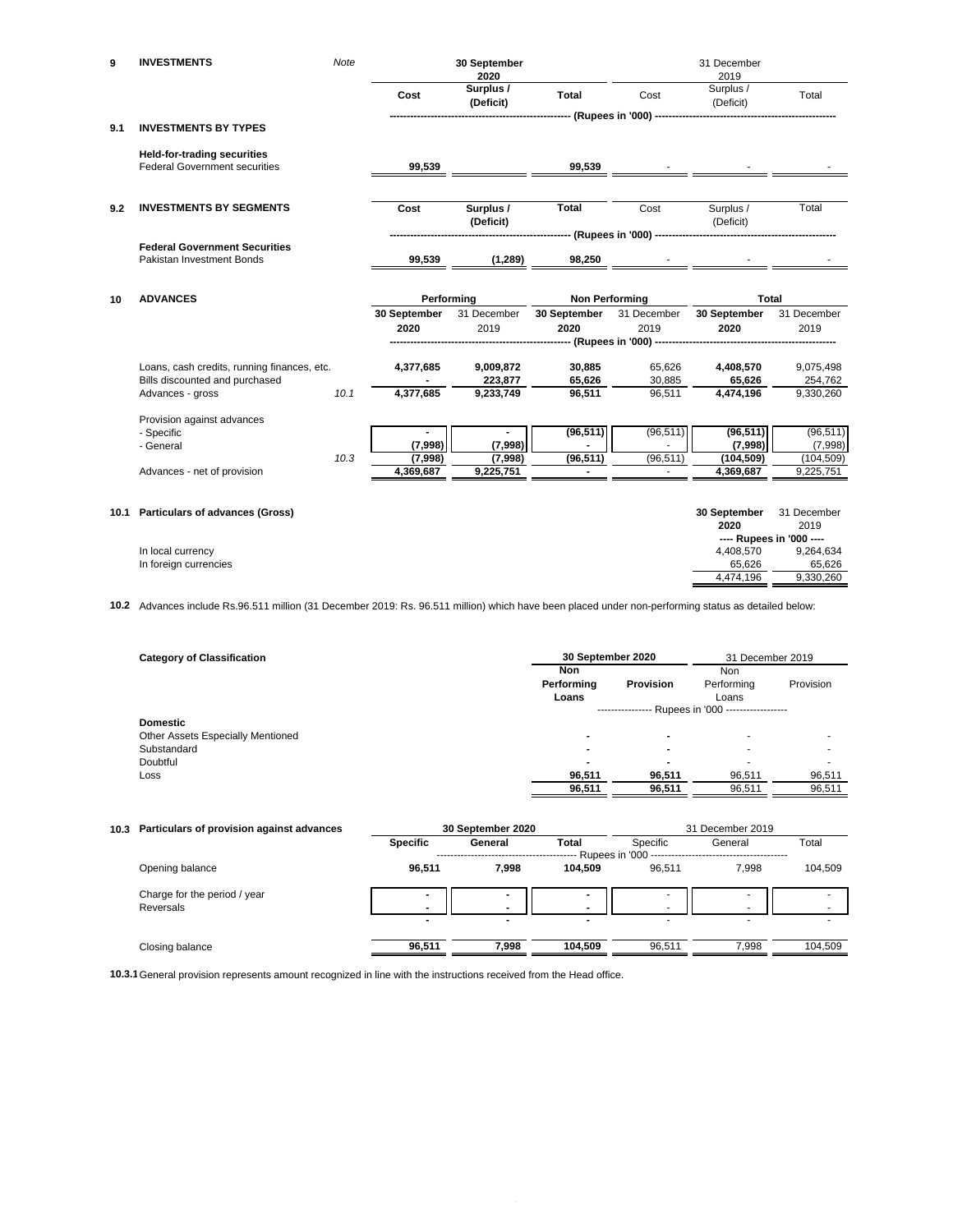| ----- Rupees in '000 ------<br>11.1<br>2,938<br>Capital work-in-progress<br>Property and equipment<br>259,045<br>261,983<br><b>Capital work-in-progress</b><br>11.1<br>2,938<br>Advances to suppliers | 2019              |
|-------------------------------------------------------------------------------------------------------------------------------------------------------------------------------------------------------|-------------------|
|                                                                                                                                                                                                       |                   |
|                                                                                                                                                                                                       | 59,163<br>286,192 |
|                                                                                                                                                                                                       | 345,355           |
|                                                                                                                                                                                                       |                   |
|                                                                                                                                                                                                       | 59,163            |
| 12<br><b>DEFERRED TAX ASSETS</b>                                                                                                                                                                      |                   |
| Deductible Temporary Differences on                                                                                                                                                                   |                   |
| - Post retirement employee benefits<br>13,473<br>13,473                                                                                                                                               | 13,474<br>13,474  |
| Taxable Temporary Differences on                                                                                                                                                                      |                   |
| - Accelerated tax depreciation<br>14,578                                                                                                                                                              | 11,870            |
| 14,578                                                                                                                                                                                                | 11,870            |
| 28,051                                                                                                                                                                                                | 25,344            |
| <b>OTHER ASSETS</b><br>13                                                                                                                                                                             |                   |
| Income / Mark-up accrued in local currency<br>143,342                                                                                                                                                 | 263,276           |
| 51,097<br>Income / Mark-up accrued in foreign currency                                                                                                                                                | 49,649            |
| Advances, deposits, advance service charges / rent and other prepayments<br>47,607                                                                                                                    | 115,250           |
| Advance taxation (payments less provisions)<br>917,278                                                                                                                                                | 873,890           |
| Marked to market gains on forward foreign exchange contracts<br>104,979<br>Acceptances<br>2,195                                                                                                       | 651<br>237,738    |
| <b>Others</b><br>4,736                                                                                                                                                                                | 2,217             |
| 1,271,234                                                                                                                                                                                             | 1,542,671         |
| Less: Provision held against other assets<br>13.1<br>(4, 674)                                                                                                                                         | (4,674)           |
| Other Assets (Net of Provision)<br>1,266,560                                                                                                                                                          | 1,537,997         |
| Provision held against other assets<br>13.1                                                                                                                                                           |                   |
| Advances, deposits, advance rent & other prepayments<br>4,674                                                                                                                                         | 4,674             |
| <b>BILLS PAYABLE</b><br>14                                                                                                                                                                            |                   |
| In Pakistan<br>1,067,638                                                                                                                                                                              | 1,032,458         |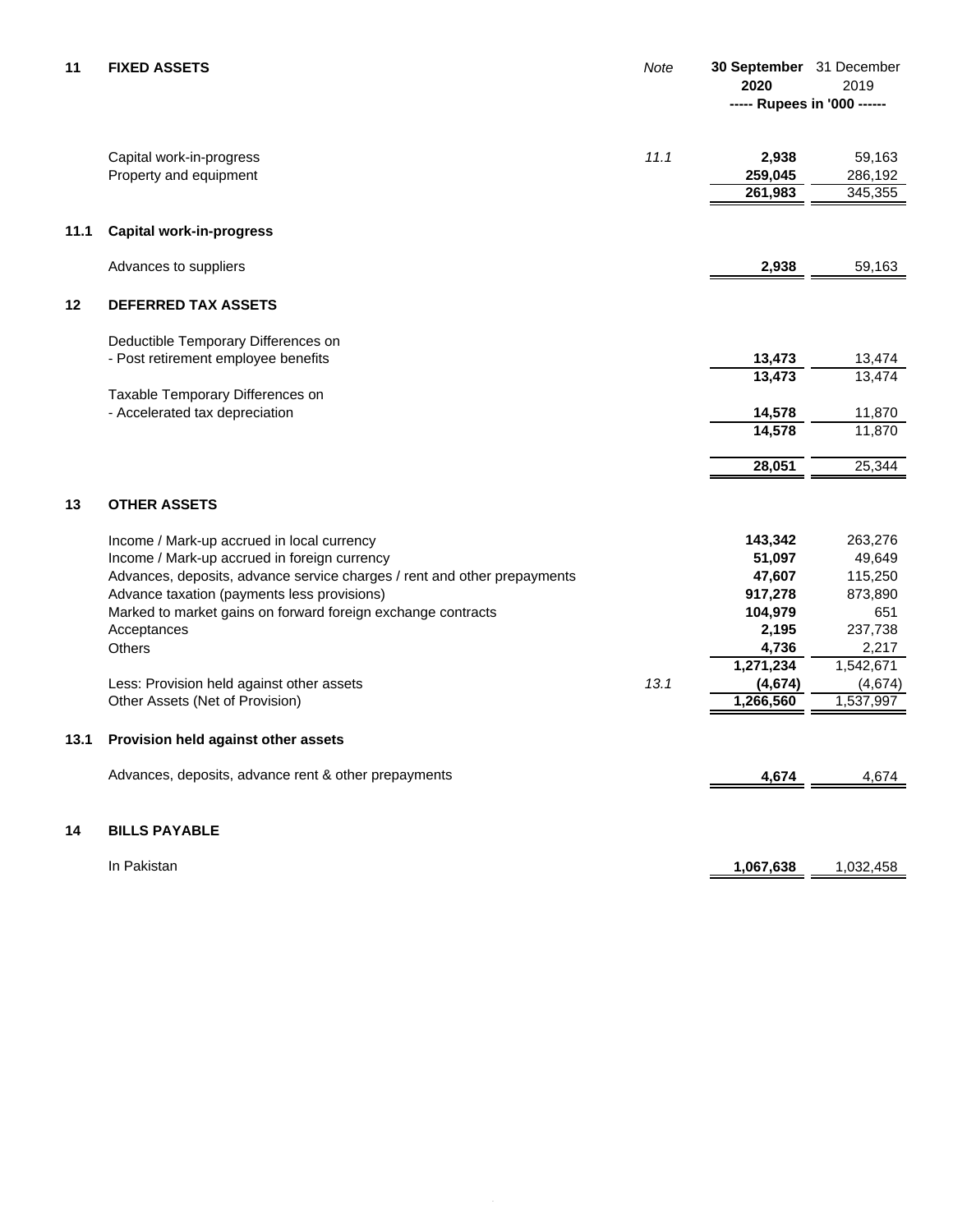#### **15.1** These are balances payable to commercial banks inside Pakistan under partner banking arrangements.

#### **16 DEPOSITS AND OTHER ACCOUNTS**

|                                          |                      | 30 September 2020        |            |                                       | 31 December 2019         |            |
|------------------------------------------|----------------------|--------------------------|------------|---------------------------------------|--------------------------|------------|
|                                          | In Local<br>Currency | In Foreign<br>currencies | Total      | In Local<br>Currency                  | In Foreign<br>currencies | Total      |
|                                          |                      |                          |            | Rupees in '000 ---------------------- |                          |            |
| <b>Customers</b>                         |                      |                          |            |                                       |                          |            |
| <b>Non-Remunerative</b>                  |                      |                          |            |                                       |                          |            |
| Current deposits                         | 8.543.773            | 692,908                  | 9,236,681  | 9,794,474                             | 1,005,331                | 10,799,805 |
| Margin deposits                          | 965,958              | $\overline{\phantom{a}}$ | 965,958    | 633,147                               |                          | 633,147    |
| Remunerative                             |                      |                          |            |                                       |                          |            |
| Savings deposits                         | 8,829,629            | 4.158                    | 8,833,787  | 5,145,610                             | 8.266                    | 5,153,876  |
| Term deposits                            | 6,200,900            |                          | 6,200,900  | 3,879,000                             |                          | 3,879,000  |
|                                          | 24.540.260           | 697,066                  | 25,237,326 | 19,452,231                            | 1,013,597                | 20,465,828 |
| <b>Financial Institutions</b>            |                      |                          |            |                                       |                          |            |
| Non-remunerative deposits - inter branch | 2,384                |                          | 2,384      | 7,783                                 | ٠                        | 7,783      |
|                                          | 2,384                | $\overline{\phantom{a}}$ | 2,384      | 7,783                                 | ۰                        | 7,783      |
|                                          | 24.542.644           | 697,066                  | 25,239,710 | 19.460.014                            | 1,013,597                | 20.473.611 |

| 17<br><b>OTHER LIABILITIES</b>                              | 30 September<br>2020          | 31 December<br>2019 |
|-------------------------------------------------------------|-------------------------------|---------------------|
|                                                             | ------- Rupees in '000 ------ |                     |
| Mark-up/ Return/ Interest payable in local currency         | 100,634                       | 68,431              |
| Unearned commission and income on bills discounted          | 27,124                        | 35,883              |
| Accrued expenses                                            | 99.291                        | 87,196              |
| Acceptances                                                 | 2.195                         | 237,738             |
| Dividends payable                                           | 272,954                       | 577,392             |
| Marked to market loss on forward foreign exchange contracts | 69,399                        | 450                 |
| Payable to DB Singapore                                     | 6,195                         | 6,195               |
| Unremitted head office expenses                             | 2,784,156                     | 2,358,872           |
| Payable to defined benefit plan                             | 65.327                        | 65,327              |
| Provision against off-balance sheet obligations             | 6,121                         | 6,121               |
| Workers Welfare Fund                                        | 272.250                       | 245,759             |
| Lease liability                                             | 5,738                         | 9,408               |
| <b>Others</b>                                               | 66,834                        | 77,435              |
|                                                             | 3.778.218                     | 3.776.207           |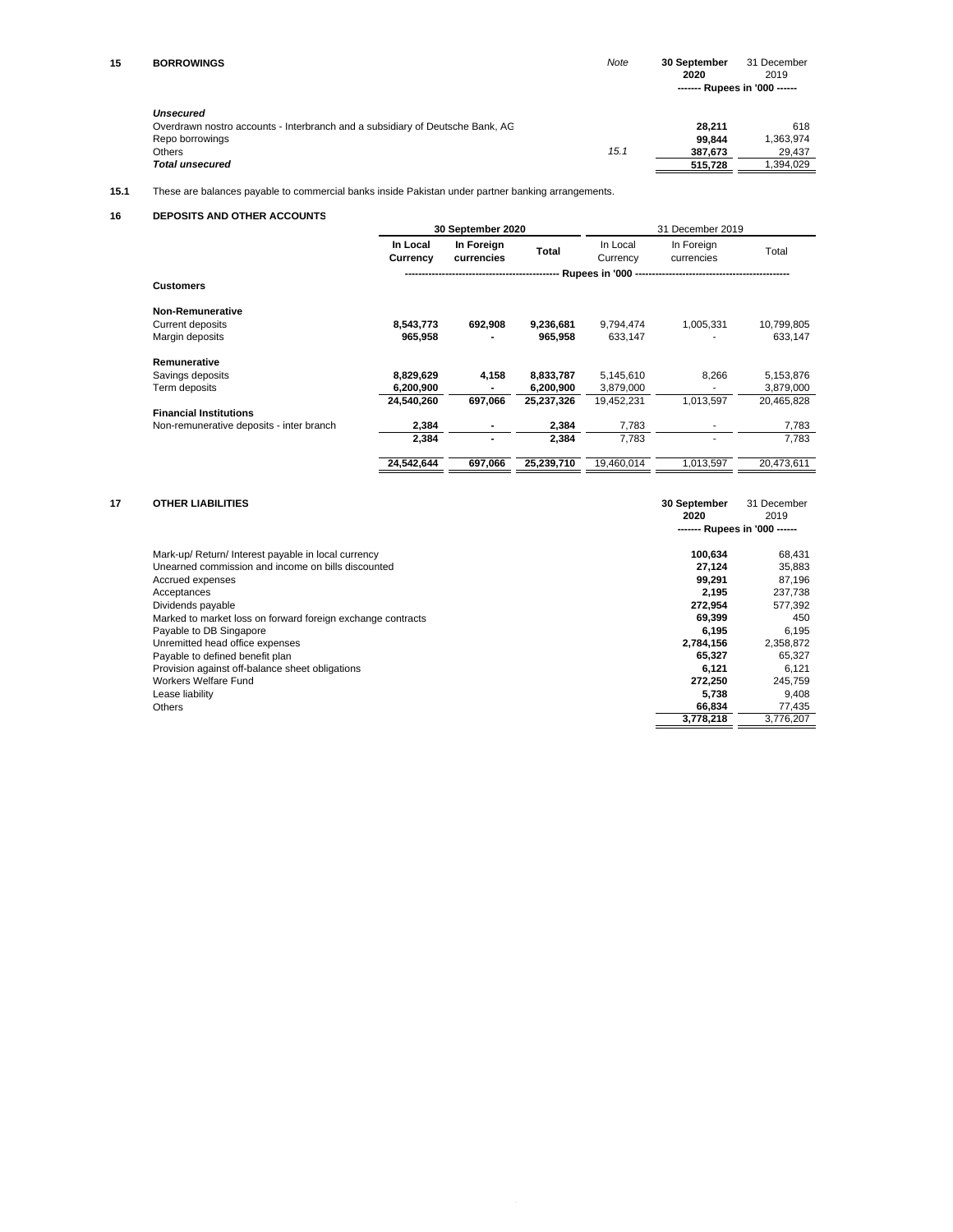| 18     | <b>CONTINGENCIES AND COMMITMENTS</b>                                          | <b>Note</b> | 30 September<br>2020          | 31 December<br>2019 |
|--------|-------------------------------------------------------------------------------|-------------|-------------------------------|---------------------|
|        |                                                                               |             | ------- Rupees in '000 ------ |                     |
|        |                                                                               |             |                               |                     |
|        | -Guarantees                                                                   | 18.1        | 11,682,608                    | 13,384,277          |
|        | -Commitments                                                                  | 18.2        | 44,533,668                    | 14,513,404          |
|        |                                                                               |             | 56,216,276                    | 27,897,681          |
| 18.1   | <b>Guarantees</b>                                                             |             |                               |                     |
|        | Financial guarantees                                                          |             | 11,682,608                    | 13,384,277          |
| 18.2   | <b>Commitments</b>                                                            |             |                               |                     |
|        | Documentary credits and short-term trade-related transactions                 |             |                               |                     |
|        | - letters of credit<br>Commitments in respect of:                             |             | 689,729                       | 1,855,657           |
|        | - forward foreign exchange contracts                                          | 18.2.1      | 22,848,186                    | 435,798             |
|        | - forward lending                                                             | 18.2.2      | 20,823,470                    | 11,994,283          |
|        | Other commitments                                                             | 18.2.3      | 172,283                       | 227,666             |
|        |                                                                               |             | 44,533,668                    | 14,513,404          |
| 18.2.1 | Commitments in respect of forward foreign exchange contracts                  |             |                               |                     |
|        | Purchase                                                                      |             | 11,424,093                    | 219,730             |
|        | Sale                                                                          |             | 11,424,093                    | 216,068             |
|        |                                                                               |             | 22,848,186                    | 435,798             |
|        | The maturities of above contracts are spread over a period of one month.      |             |                               |                     |
| 18.2.2 | Commitments in respect of forward lending                                     |             |                               |                     |
|        | Undrawn formal standby facilities, credit lines and other commitments to lend |             | 20,823,470                    | 11,994,283          |
|        |                                                                               |             |                               |                     |
| 18.2.3 | Cheques in clearing                                                           |             | 172.283                       | 227.666             |

#### **18.3 Other contingent liabilities**

Appeals for various assessment years are pending before Income Tax Appellate Authorities / High Courts. Out of these appeals, decisions against demands of Rs. 638 million (31 December 2019: Rs. 638 million) have been made by the CIRA in favor of Pakistan Operations in respect of tax years 2011 to 2014. However, the tax department has filed appeals against the decisions of CIRA for tax years 2013 and 2014 involving demand of Rs. 513 million while no appeal effect orders have been passed by taxation officer for the remaining years. Further, Pakistan Operations are vigorously contesting the appeals for additional demands of Rs. 45 million against various issues (31 December 2019: Rs. 45 million) and the Pakistan Operations are confident that no additional liability would arise.

#### **19 MARK-UP / RETURN / INTEREST EARNED Nine months** Nine months

|                                    | period ended                      | period ended |
|------------------------------------|-----------------------------------|--------------|
|                                    | 30 September                      | 30 September |
|                                    | 2020                              | 2019         |
|                                    | ---------- Rupees in '000 ------- |              |
| On:                                |                                   |              |
| Loans and advances                 | 543.007                           | 664.266      |
| Investments                        | 3.092                             |              |
| Lendings to financial institutions | 1,527,656                         | 1,345,189    |
| Balances with banks                | 400                               | 1.815        |
| <b>Others</b>                      | 5                                 | 8.078        |
|                                    | 2.074.160                         | 2.019.348    |

#### **20 MARK-UP / RETURN / INTEREST EXPENSED**

| On:                             |         |         |
|---------------------------------|---------|---------|
| Deposits                        | 924.339 | 752.592 |
| <b>Borrowings</b>               | 7.795   | 2.171   |
| Finance cost of lease liability | 1.432   | 413     |
|                                 | 933.566 | 755.176 |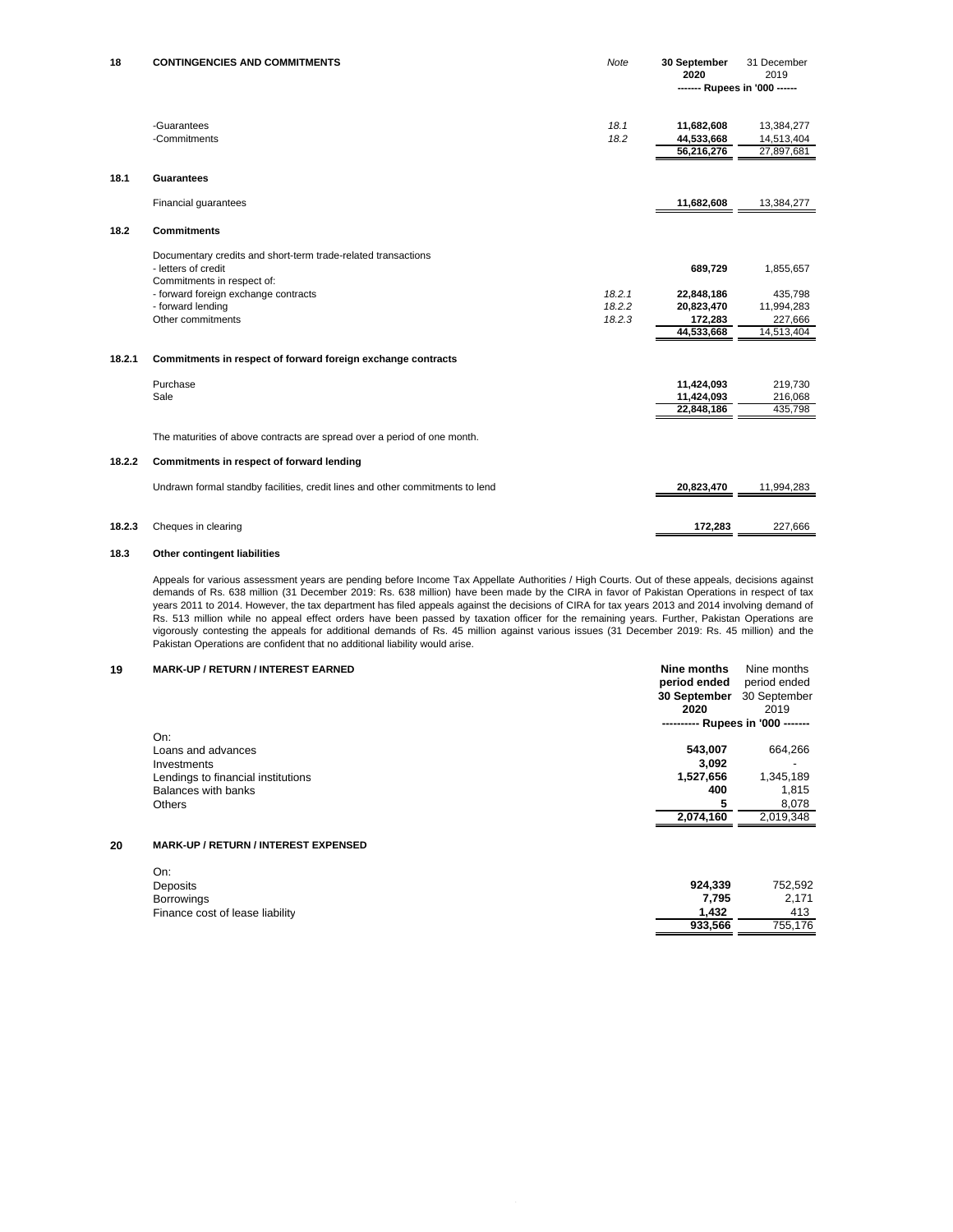| 21 | <b>FEE &amp; COMMISSION INCOME</b>                   | Note | Nine months<br>period ended<br>30 September<br>2020<br>--------- Rupees in '000 ------- | Nine months<br>period ended<br>30 September<br>2019 |
|----|------------------------------------------------------|------|-----------------------------------------------------------------------------------------|-----------------------------------------------------|
|    |                                                      |      |                                                                                         |                                                     |
|    | Commission on trade                                  |      | 75,633                                                                                  | 85,786                                              |
|    | Commission on guarantees                             |      | 57,469                                                                                  | 57,792                                              |
|    | Commission on cash management                        |      | 4,216                                                                                   | 7,028                                               |
|    | Commission on remittances including home remittances |      | 286                                                                                     | 251                                                 |
|    | Commission on custodial services                     |      | 237,720                                                                                 | 176,117                                             |
|    | Others                                               |      | 250                                                                                     | 477                                                 |
|    |                                                      |      | 375,574                                                                                 | 327,451                                             |
| 22 | <b>GAIN / (LOSS) ON SECURITIES</b>                   |      |                                                                                         |                                                     |
|    | Realised gain on sale of Treasury Bills              |      | 7,190                                                                                   |                                                     |
|    | Unrealised - held for trading                        |      | (1,289)                                                                                 |                                                     |
|    |                                                      |      | 5,901                                                                                   |                                                     |
|    |                                                      |      |                                                                                         |                                                     |
| 23 | <b>OTHER INCOME</b>                                  |      |                                                                                         |                                                     |
|    | Gain on sale of fixed assets - net                   |      | 9,392                                                                                   | 7,234                                               |
|    | Prior years refunds on utilities costs               |      | 13,843                                                                                  |                                                     |
|    | Others                                               |      | 756                                                                                     | 119                                                 |
|    |                                                      |      | 23,991                                                                                  | 7,353                                               |
| 24 | <b>OPERATING EXPENSES</b>                            |      |                                                                                         |                                                     |
|    | Total compensation expense                           |      | 328,773                                                                                 | 303,036                                             |
|    | <b>Property expense</b>                              |      |                                                                                         |                                                     |
|    | Rent & taxes                                         |      | 67,833                                                                                  | 26,345                                              |
|    | Insurance                                            |      | 7,214                                                                                   | 6,103                                               |
|    | Utilities cost                                       |      | 13,104                                                                                  | 7,377                                               |
|    | Security (including guards)                          |      | 6,426                                                                                   | 9,452                                               |
|    | Depreciation                                         |      | 13,483                                                                                  | 13,741                                              |
|    | Depreciation on right-of-use assets                  |      | 49,885                                                                                  | 52,249                                              |
|    |                                                      |      | 157,945                                                                                 | 115,267                                             |
|    | Information technology expenses                      |      |                                                                                         |                                                     |
|    | Software maintenance                                 |      | 325                                                                                     | $\blacksquare$                                      |
|    | Hardware maintenance                                 |      | 12,710                                                                                  | 12,820                                              |
|    | Depreciation                                         |      | 11,880                                                                                  | 13,355                                              |
|    | Network charges                                      |      | 21,455                                                                                  | 18,132                                              |
|    |                                                      |      | 46,370                                                                                  | 44,307                                              |
|    | Other operating expenses                             |      |                                                                                         |                                                     |
|    | Legal & professional charges                         |      | 7,329                                                                                   | 9,329                                               |
|    | Outsourced services costs                            |      | 69,522                                                                                  | 65,168                                              |
|    | Travelling & conveyance                              |      | 2,057                                                                                   | 10,624                                              |
|    | NIFT clearing charges                                |      | 651                                                                                     | 1,001                                               |
|    | Depreciation<br>Training & development               |      | 30,694<br>117                                                                           | 25,259<br>555                                       |
|    | Postage & courier charges                            |      | 1,006                                                                                   | 868                                                 |
|    | Communication                                        |      | 6,802                                                                                   | 4,693                                               |
|    | Head office / regional office expenses               |      | 431,375                                                                                 | 276,734                                             |
|    | Stationery & printing                                |      | 7,199                                                                                   | 12,203                                              |
|    | Marketing, advertisement & publicity                 |      |                                                                                         | 555                                                 |
|    | <b>Auditors Remuneration</b>                         |      | 2,850                                                                                   | 2,666                                               |
|    | <b>Others</b>                                        |      | 3,836                                                                                   | 4,734                                               |
|    |                                                      |      | 563,438                                                                                 | 414,389                                             |
|    |                                                      |      | 1,096,526                                                                               | 876,999                                             |
| 25 | <b>OTHER CHARGES</b>                                 |      |                                                                                         |                                                     |
|    | Penalties imposed by State Bank of Pakistan          |      |                                                                                         | 87                                                  |
|    | Others                                               |      |                                                                                         | 11                                                  |
|    |                                                      |      |                                                                                         | 98                                                  |
| 26 | <b>TAXATION</b>                                      |      |                                                                                         |                                                     |
|    | Current                                              |      | 535,321                                                                                 | 315,672                                             |
|    | Prior periods                                        |      |                                                                                         | 45,529                                              |
|    | Deferred                                             |      | (2,706)                                                                                 | (12, 594)                                           |
|    |                                                      |      | 532,615                                                                                 | 348,607                                             |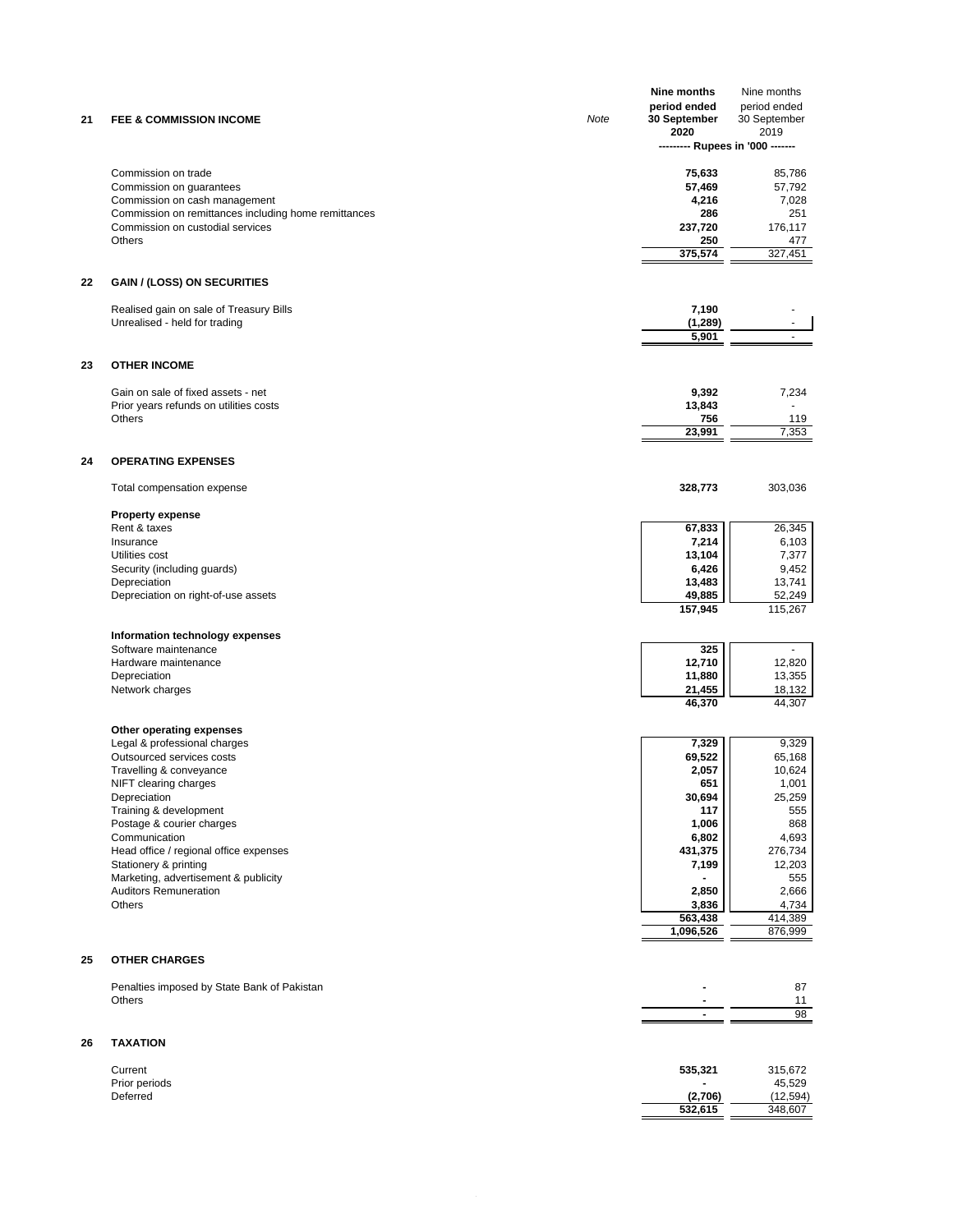#### **27 FAIR VALUE MEASUREMENTS**

#### **27.1 Fair value of financial assets**

The Pakistan Operations measures fair values using the following fair value hierarchy that reflects the significance of the inputs used in making the measurements

Level 1: Fair value measurements using quoted prices (unadjusted) in active markets for identical assets or liabilities.

Level 2: Fair value measurements using inputs other than quoted prices included within Level 1 that are observable for the assets or liability, either directly (i.e. as prices) or indirectly (i.e. derived from prices).

Level 3: Fair value measurements using input for the asset or liability that are not based on observable market data (i.e. unobservable inputs).

The table below analyses financial instruments measured at the end of the reporting period by the level in the fair value hierarchy into which the fair value measurement is categorised:

|                                                                          | 30 September 2020          |                       |                                                                               |                                               |                         |         |                                                                     |         |              |
|--------------------------------------------------------------------------|----------------------------|-----------------------|-------------------------------------------------------------------------------|-----------------------------------------------|-------------------------|---------|---------------------------------------------------------------------|---------|--------------|
|                                                                          |                            |                       | <b>Carrying Value</b>                                                         |                                               |                         |         | <b>Fair Value</b>                                                   |         |              |
|                                                                          | <b>Held for</b><br>trading | Sale                  | Available for Loans and<br><b>Receivables</b>                                 | Other<br>financial<br>assets /<br>liabilities | Total                   | Level 1 | Level 2                                                             | Level 3 | <b>Total</b> |
| On balance sheet financial instruments                                   |                            |                       | ---------------------- (Rupees in '000) ---------------                       |                                               |                         |         | -------------------------- (Rupees in '000) ----------------------- |         |              |
| Financial assets measured at fair value                                  |                            |                       |                                                                               |                                               |                         |         |                                                                     |         |              |
| <b>Other Assets</b>                                                      |                            |                       |                                                                               |                                               |                         |         |                                                                     |         |              |
| - Unrealized gain on forward foreign exchange contracts                  | 104,979<br>104,979         |                       |                                                                               |                                               | 104,979<br>104,979      |         | 104,979                                                             |         | 104,979      |
| Financial assets not measured at fair value                              |                            |                       |                                                                               |                                               |                         |         |                                                                     |         |              |
| Cash and balances with treasury banks                                    |                            |                       | 8,019,776                                                                     |                                               | 8,019,776               |         |                                                                     |         |              |
| Balances with other banks                                                |                            |                       | 3,896,817                                                                     |                                               | 3,896,817               |         |                                                                     |         |              |
| Lendings to financial institutions<br>Investments                        | 99,539                     |                       | 21,358,807                                                                    |                                               | 21,358,807<br>99,539    |         | 99,539                                                              |         | 99,539       |
| Advances                                                                 | $\blacksquare$             |                       | 4,369,687                                                                     |                                               | 4,369,687               |         |                                                                     |         |              |
| Other assets                                                             |                            |                       | 204,790                                                                       |                                               | 204,790                 |         |                                                                     |         |              |
|                                                                          | 204,518                    |                       | 37,849,877                                                                    |                                               | 38,054,395              |         |                                                                     |         |              |
| Financial Liabilities measured at fair value<br><b>Other Liabilities</b> |                            |                       |                                                                               |                                               |                         |         |                                                                     |         |              |
| - Unrealized loss on forward foreign exchange contracts                  | 69,399                     |                       |                                                                               |                                               | 69,399                  |         | 69,399                                                              |         | 69,399       |
|                                                                          | 69,399                     |                       |                                                                               | $\overline{a}$                                | 69,399                  |         |                                                                     |         |              |
| Financial liabilities not measured at fair value                         |                            |                       |                                                                               |                                               |                         |         |                                                                     |         |              |
| Bills payable                                                            |                            |                       |                                                                               | 1,067,638                                     | 1,067,638               |         |                                                                     |         |              |
| Borrowings from financial institutions                                   |                            |                       | ÷,                                                                            | 515,728                                       | 515,728                 |         |                                                                     |         |              |
| Deposits and other accounts                                              |                            |                       | ÷,                                                                            | 25,239,710                                    | 25,239,710              |         |                                                                     |         |              |
| Other liabilities                                                        | 69,399                     | $\blacksquare$        |                                                                               | 3,708,819<br>30,531,895                       | 3,708,819<br>30,601,294 |         |                                                                     |         |              |
| Off-balance sheet financial instruments measured at fair value           |                            |                       |                                                                               |                                               |                         |         |                                                                     |         |              |
| Forward purchase of foreign exchange                                     |                            |                       |                                                                               | 11.424.093                                    | 11,424,093              |         | 11,529,072                                                          |         | 11,529,072   |
| Forward sale of foreign exchange                                         |                            |                       |                                                                               | 11,424,093                                    | 11,424,093              |         | 11,493,492                                                          |         | 11,493,492   |
|                                                                          |                            |                       |                                                                               |                                               | 31 December 2019        |         |                                                                     |         |              |
|                                                                          |                            |                       | Carrying Value                                                                |                                               |                         |         | Fair Value                                                          |         |              |
|                                                                          | Held for<br>trading        | Available for<br>Sale | Loans and<br>Receivables                                                      | Other<br>financial                            | Total                   | Level 1 | Level 2                                                             | Level 3 | Total        |
|                                                                          |                            |                       |                                                                               | assets /                                      |                         |         |                                                                     |         |              |
|                                                                          |                            |                       |                                                                               | liabilities                                   |                         |         |                                                                     |         |              |
| On balance sheet financial instruments                                   |                            |                       | ----------------------------- (Rupees in '000) ------------------------------ |                                               |                         |         | -------------------------- (Rupees in '000) ----------------------- |         |              |
|                                                                          |                            |                       |                                                                               |                                               |                         |         |                                                                     |         |              |
| Financial assets measured at fair value<br><b>Other Assets</b>           |                            |                       |                                                                               |                                               |                         |         |                                                                     |         |              |
| - Unrealized gain on forward foreign exchange contracts                  | 651                        |                       |                                                                               |                                               | 651                     |         | 651                                                                 |         | 651          |
|                                                                          | 651                        |                       |                                                                               |                                               | 651                     |         |                                                                     |         |              |
| Financial assets not measured at fair value                              |                            |                       |                                                                               |                                               |                         |         |                                                                     |         |              |
| Cash and balances with treasury banks                                    |                            |                       | 7,558,956                                                                     |                                               | 7,558,956               |         |                                                                     |         |              |
| Balances with other banks                                                |                            |                       | 118,681                                                                       |                                               | 118,681                 |         |                                                                     |         |              |
| Lendings to financial institutions                                       |                            |                       | 15,132,302                                                                    |                                               | 15,132,302              |         |                                                                     |         |              |
| Investments<br>Advances                                                  |                            |                       | 9,225,751                                                                     | $\sim$                                        | 9,225,751               |         |                                                                     |         |              |
| Other assets                                                             |                            |                       | 1,374,423                                                                     |                                               | 1,374,423               |         |                                                                     |         |              |
|                                                                          | 651                        |                       | 33,410,113                                                                    |                                               | 33,410,764              |         |                                                                     |         |              |
| Financial Liabilities measured at fair value                             |                            |                       |                                                                               |                                               |                         |         |                                                                     |         |              |
| Other Liabilities                                                        |                            |                       |                                                                               |                                               |                         |         |                                                                     |         |              |
| - Unrealized loss on forward foreign exchange contracts                  | 450<br>450                 |                       |                                                                               |                                               | 450<br>450              |         | 450                                                                 |         | 450          |
| Financial liabilities not measured at fair value                         |                            |                       |                                                                               |                                               |                         |         |                                                                     |         |              |
| Bills payable                                                            |                            |                       |                                                                               | 1,032,458                                     | 1,032,458               |         |                                                                     |         |              |
| Borrowings from financial institutions                                   |                            |                       |                                                                               | 1,394,029                                     | 1,394,029               |         |                                                                     |         |              |
| Deposits and other accounts                                              |                            |                       |                                                                               | 20,473,611                                    | 20,473,611              |         |                                                                     |         |              |
| Other liabilities                                                        |                            |                       |                                                                               | 3,775,757                                     | 3,775,757               |         |                                                                     |         |              |
|                                                                          | 450                        |                       |                                                                               | 26,675,855                                    | 26,676,305              |         |                                                                     |         |              |
| Off-balance sheet financial instruments measured at fair value           |                            |                       |                                                                               |                                               |                         |         |                                                                     |         |              |
| Forward purchase of foreign exchange                                     |                            |                       |                                                                               |                                               | 219,730                 |         | 220,381                                                             |         | 220,381      |
|                                                                          |                            |                       |                                                                               | 219,730                                       |                         |         |                                                                     |         |              |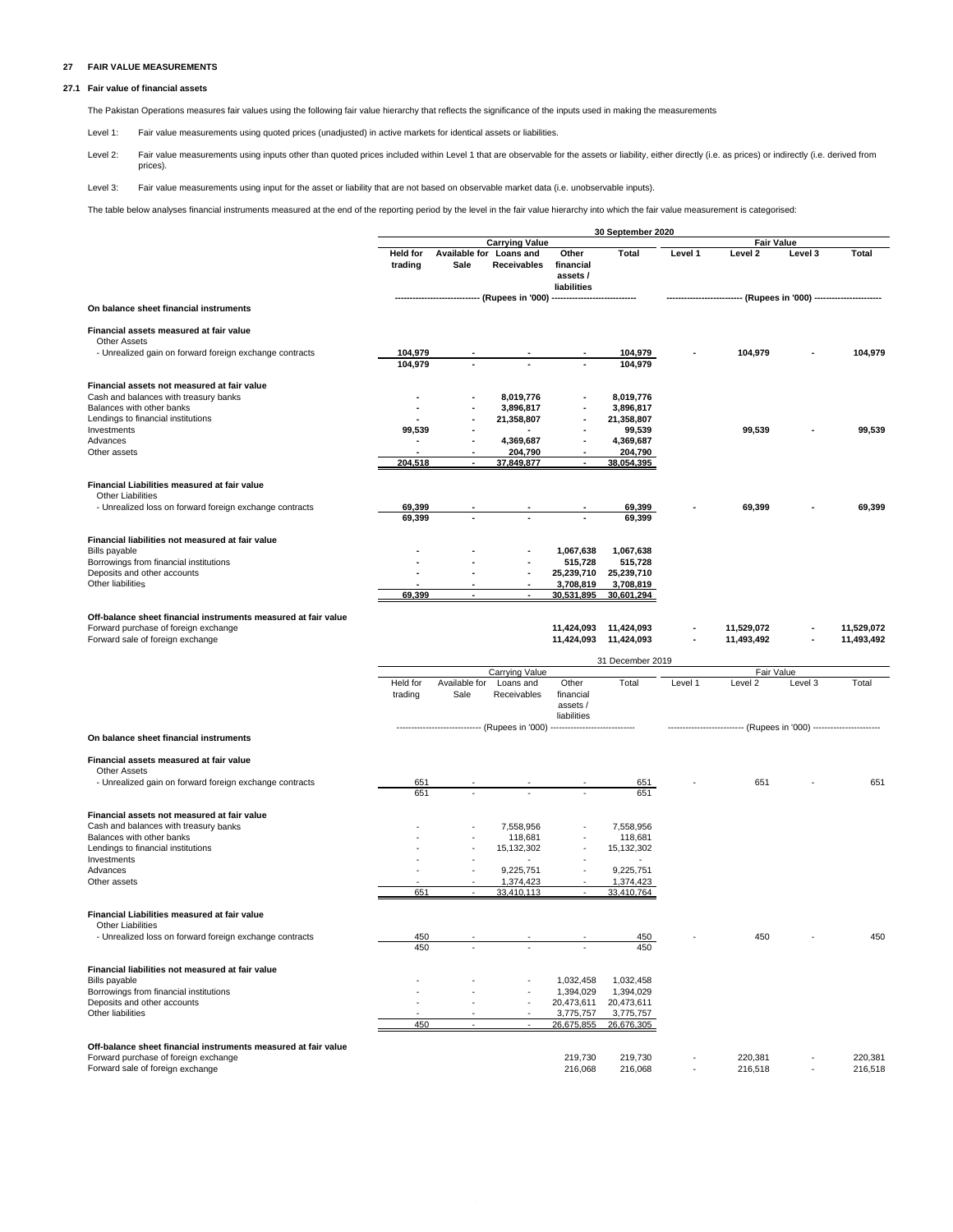#### **28 SEGMENT INFORMATION**

#### **28.1 Segment Details with respect to Business Activities**

DB Pakistan Operations operate under a transfer pricing framework that applies to all businesses and promotes pricing of :

- (i) assets in accordance with their underlying liquidity risk;
- (ii) liabilities in accordance with their funding maturity; and
- (iii) contingent liquidity exposures in accordance with the cost of providing for commensurate liquidity reserves to fund unexpected cash requirements.

Within this transfer pricing framework we allocate funding and liquidity risk costs and benefits to the business units and set financial incentives in line with the liquidity risk guidelines. Transfer prices are subject to liquidity (term) premiums depending on market conditions. Liquidity premiums are set by Treasury and picked up by a segregated liquidity account. The Treasury liquidity account is the aggregator of long- term liquidity costs. The management and cost allocation of the liquidity account is the key variable for transfer pricing funding costs within Deutsche Bank.

#### *Corporate Bank (Previously Global Transaction Banking (GTB))*

Corporate Bank provides commercial banking products and services for both corporates and financial institutions worldwide, including

domestic and cross-border payments, cash management, international trade finance, depository, custody and related services.

#### *Investment Bank*

With effect from November 2019, GTB FX business has moved out from the Corporate Bank into the Global Emerging Markets business in the Investment Bank. This transition is envisioned to capitalize the existing Emerging Markets business.Global Emerging Markets provides Foreign Exchange services to clients in Pakistan on the back of cross-border payments, international trade, institutional flows and bond trading.

#### *Infrastructure and Regional Management*

It includes all the back offices which are responsible to provide support services to the businesses. The Treasury business is also a part of Infrastructure and Regional Management.

|                                                   |                          | Nine months period ended<br>30 September 2020 |                                                                          |               |  |  |
|---------------------------------------------------|--------------------------|-----------------------------------------------|--------------------------------------------------------------------------|---------------|--|--|
|                                                   | Corporate<br><b>Bank</b> | Investment<br>Bank                            | Infrastructure<br>& Regional<br>Management<br>-- (Rupees in '000) ------ | Total         |  |  |
| <b>Profit &amp; Loss</b>                          |                          |                                               |                                                                          |               |  |  |
| Net mark-up / return                              | (287, 161)               | 287,758                                       | 1,139,997                                                                | 1,140,594     |  |  |
| Inter segment revenue - net                       | 1,319,159                | (271, 968)                                    | (1,047,191)                                                              |               |  |  |
| Non mark-up / return / interest income            | 651,425                  | 524,061                                       | 104,991                                                                  | 1,280,477     |  |  |
| <b>Total Income</b>                               | 1,683,423                | 539,851                                       | 197,797                                                                  | 2,421,071     |  |  |
| Segment direct expenses                           | (292, 913)               | (31, 534)                                     | (798, 570)                                                               | (1, 123, 017) |  |  |
| Inter segment expense allocation                  | (648, 985)               | (56, 327)                                     | 705,312                                                                  |               |  |  |
| <b>Total expenses</b><br>Reversals / (Provisions) | (941, 898)               | (87, 861)                                     | (93, 258)                                                                | (1, 123, 017) |  |  |
| Profit before tax                                 | 741,525                  | 451,990                                       | 104,539                                                                  | 1,298,054     |  |  |
|                                                   | 30 September 2020        |                                               |                                                                          |               |  |  |
|                                                   | Corporate                | Investment                                    | Infrastructure                                                           | Total         |  |  |
|                                                   | Bank                     | <b>Bank</b>                                   | & Regional                                                               |               |  |  |
|                                                   |                          |                                               | Management<br>(Rupees in '000) ----                                      |               |  |  |
| <b>Balance Sheet</b>                              |                          |                                               |                                                                          |               |  |  |
| Cash & Bank balances                              |                          |                                               | 11,916,593                                                               | 11,916,593    |  |  |
| Net inter segment lending                         | 17,827,772               |                                               | (17, 827, 772)                                                           |               |  |  |
| Lendings to financial institutions                |                          |                                               | 21,358,807                                                               | 21,358,807    |  |  |
| Investments                                       |                          | 98,250                                        |                                                                          | 98,250        |  |  |
| Advances - performing                             | 4,377,685                |                                               |                                                                          | 4,377,685     |  |  |
| - non-performing                                  | 96,511                   |                                               |                                                                          | 96,511        |  |  |
| - provision against advances                      | (104, 509)               |                                               |                                                                          | (104, 509)    |  |  |
| <b>Others</b>                                     | 291,035                  | 104,979                                       | 1,160,580                                                                | 1,556,594     |  |  |
| <b>Total Assets</b>                               | 22,488,494               | 203,229                                       | 16,608,208                                                               | 39,299,931    |  |  |
| <b>Borrowings</b>                                 |                          |                                               | 515,728                                                                  | 515,728       |  |  |
| Deposits & other accounts                         | 25,237,326               |                                               | 2,384                                                                    | 25,239,710    |  |  |
| Net inter segment borrowing                       | (17, 827, 772)           |                                               | 17,827,772                                                               |               |  |  |
| <b>Others</b>                                     | 1,819,020                | 69,399                                        | 2,957,437                                                                | 4,845,856     |  |  |
| <b>Total liabilities</b>                          | 9,228,574                | 69,399                                        | 21,303,321                                                               | 30,601,294    |  |  |
| Head office account                               |                          | $\overline{\phantom{0}}$                      | 8,698,637                                                                | 8,698,637     |  |  |
| <b>Total Equity &amp; liabilities</b>             | 9,228,574                | 69,399                                        | 30,001,958                                                               | 39,299,931    |  |  |
| <b>Contingencies &amp; Commitments</b>            | 33,368,090               | 18,157,567                                    | 4,690,619                                                                | 38,058,709    |  |  |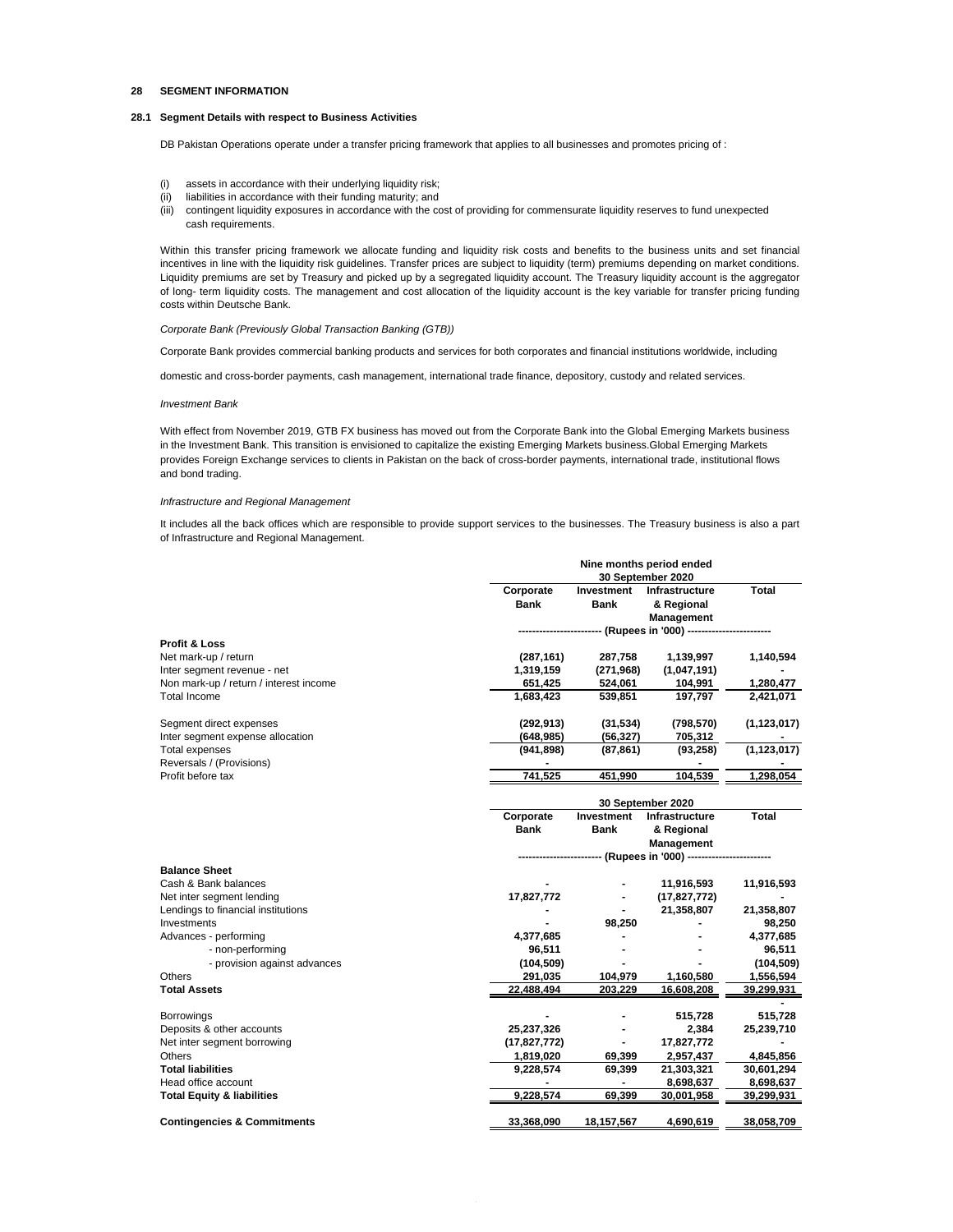|                                        | Nine months period ended<br>30 September 2019 |                          |                                              |            |  |  |
|----------------------------------------|-----------------------------------------------|--------------------------|----------------------------------------------|------------|--|--|
|                                        | Corporate                                     | Total                    |                                              |            |  |  |
|                                        | Bank                                          | <b>Bank</b>              | Regional                                     |            |  |  |
|                                        |                                               |                          | Management                                   |            |  |  |
|                                        |                                               |                          | -- (Rupees in '000) ------------------------ |            |  |  |
| <b>Profit &amp; Loss</b>               |                                               |                          |                                              |            |  |  |
| Net mark-up / return                   | 88,735                                        | $\overline{\phantom{a}}$ | 1,175,437                                    | 1,264,172  |  |  |
| Inter segment revenue - net            | 712,987                                       |                          | (712, 987)                                   |            |  |  |
| Non mark-up / return / interest income | 621,483                                       | ۰                        | (209, 422)                                   | 412,061    |  |  |
| Total Income                           | 1,423,205                                     |                          | 253,028                                      | 1,676,233  |  |  |
| Segment direct expenses                | (189, 649)                                    |                          | (703, 518)                                   | (893, 167) |  |  |
| Inter segment expense allocation       | (655, 197)                                    |                          | 655,197                                      |            |  |  |
| Total expenses                         | (844, 846)                                    |                          | (48, 321)                                    | (893, 167) |  |  |
| Reversals / (Provisions)               |                                               | ٠                        |                                              |            |  |  |
| Profit before tax                      | 578,359                                       |                          | 204,707                                      | 783,066    |  |  |

|                                        | 31 December 2019    |                    |                                              |            |  |  |
|----------------------------------------|---------------------|--------------------|----------------------------------------------|------------|--|--|
|                                        | Corporate<br>Bank   | Investment<br>Bank | Infrastructure &<br>Regional<br>Management   | Total      |  |  |
|                                        | ------------------- |                    | -- (Rupees in '000) ------------------------ |            |  |  |
| <b>Balance Sheet</b>                   |                     |                    |                                              |            |  |  |
| Cash & Bank balances                   |                     |                    | 7,677,637                                    | 7,677,637  |  |  |
| Net inter segment lending              | 6,942,660           |                    | (6,942,660)                                  |            |  |  |
| Lendings to financial institutions     |                     |                    | 15,132,302                                   | 15,132,302 |  |  |
| Advances - performing                  | 9,233,749           | ۰                  |                                              | 9,233,749  |  |  |
| - non-performing                       | 96.511              |                    |                                              | 96,511     |  |  |
| - provision against advances           | (104, 509)          |                    |                                              | (104, 509) |  |  |
| Others                                 | 525,022             | 651                | 1,383,023                                    | 1,908,696  |  |  |
| <b>Total Assets</b>                    | 16,693,433          | 651                | 17,250,302                                   | 33,944,386 |  |  |
| <b>Borrowings</b>                      |                     |                    | 1.394.029                                    | 1,394,029  |  |  |
| Deposits & other accounts              | 20,465,828          |                    | 7,783                                        | 20,473,611 |  |  |
| Net inter segment borrowing            | (6,942,660)         |                    | 6,942,660                                    |            |  |  |
| Others                                 | 1,961,586           | 450                | 2,846,629                                    | 4,808,665  |  |  |
| <b>Total liabilities</b>               | 15,484,754          | 450                | 11,191,101                                   | 26,676,305 |  |  |
| Head office account                    |                     | ٠                  | 7,268,081                                    | 7,268,081  |  |  |
| <b>Total Equity &amp; liabilities</b>  | 15,484,754          | 450                | 18,459,182                                   | 33,944,386 |  |  |
| <b>Contingencies &amp; Commitments</b> | 27,470,059          | 363,662            | 63,960                                       | 27,897,681 |  |  |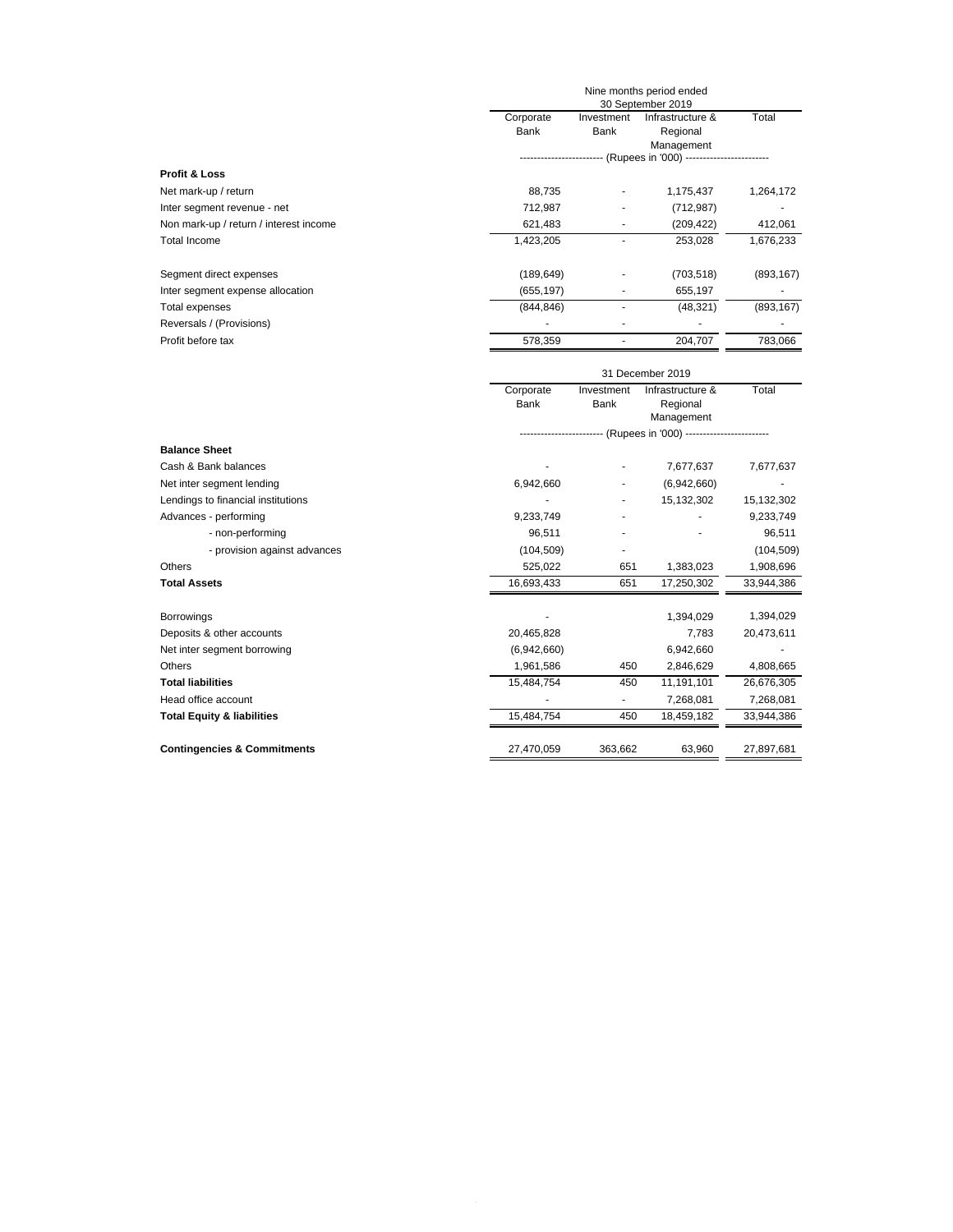#### **29 RELATED PARTY TRANSACTIONS**

Related parties comprise of Head office, other branches of the Bank and employees' retirement benefit funds. The transactions with related parties are conducted under normal course of business at arm's length prices. The Pakistan Operations also provide advances to employees at reduced rate in accordance with their terms of employment. The transactions and balances with related parties, other than those under the terms of employment and those disclosed elsewhere are summarized as follows

|                                      |                                    | 30-Sep-20                      |                               | 31 December 2019            |                                |                          |  |
|--------------------------------------|------------------------------------|--------------------------------|-------------------------------|-----------------------------|--------------------------------|--------------------------|--|
|                                      | <b>Head office</b><br>and branches | Key<br>management<br>personnel | Other related<br>parties      | Head office<br>and branches | Key<br>management<br>personnel | Other related<br>parties |  |
|                                      |                                    |                                | ------- (Rupees in '000) ---- |                             |                                |                          |  |
| <b>Balances with other banks</b>     |                                    |                                |                               |                             |                                |                          |  |
| In current accounts                  |                                    |                                |                               | 29,333                      |                                | 85,239                   |  |
|                                      | 3,893,463                          |                                |                               |                             |                                |                          |  |
| <b>Advances</b>                      |                                    |                                |                               |                             |                                |                          |  |
| Opening balance                      |                                    | 70,383                         |                               |                             | 16,171                         |                          |  |
| Addition during the year             |                                    | 7,217                          |                               |                             | 78,281                         |                          |  |
| Repaid during the year               |                                    | (10, 273)                      |                               |                             | (24,069)                       |                          |  |
| Closing balance                      |                                    | 67,327                         |                               |                             | 70,383                         |                          |  |
| <b>Borrowings</b>                    |                                    |                                |                               |                             |                                |                          |  |
| Opening balance                      | 559                                |                                |                               | 2,852,780                   |                                |                          |  |
| Borrowings during the year           |                                    |                                |                               | 10,228,999                  |                                |                          |  |
|                                      | 40,473,649                         |                                |                               |                             |                                |                          |  |
| Settled during the year              | (40, 445, 998)                     |                                |                               | (13,081,220)                |                                |                          |  |
| Closing balance                      | 28,211                             |                                |                               | 559                         |                                |                          |  |
|                                      |                                    |                                |                               |                             |                                |                          |  |
| Deposits and other accounts          |                                    |                                |                               |                             |                                |                          |  |
| Opening balance                      | 7,783                              | 8,764                          | 32,621                        | 6,786                       | 13,164                         | 8,978                    |  |
| Received during the year             | 136,561                            | 53,343                         | 493,819                       | 218,557                     | 160,675                        | 4,321,422                |  |
| Withdrawn during the year            | (141, 960)                         | (59,763)                       | (520, 518)                    | (217, 560)                  | (165, 075)                     | (4,297,779)              |  |
| Closing balance                      | 2,384                              | 2,344                          | 5,922                         | 7,783                       | 8,764                          | 32,621                   |  |
|                                      |                                    |                                |                               |                             |                                |                          |  |
| <b>Other Liabilities</b>             |                                    |                                |                               |                             |                                |                          |  |
| Interest / mark-up payable           |                                    |                                |                               |                             |                                |                          |  |
| Payable to staff retirement fund     |                                    |                                | 65,327                        |                             |                                | 65,327                   |  |
| Other liabilities                    | 2,790,351                          |                                |                               | 2,365,067                   |                                |                          |  |
|                                      |                                    |                                |                               |                             |                                |                          |  |
| <b>Contingencies and Commitments</b> |                                    |                                |                               |                             |                                |                          |  |
| Other contingencies                  | 5,237,447                          |                                |                               | 10,981,896                  |                                |                          |  |
|                                      |                                    |                                |                               |                             |                                |                          |  |
|                                      |                                    |                                |                               |                             | Nine months period ended       |                          |  |
|                                      |                                    |                                | <b>Head office</b>            | 30 September 2020<br>Key    | <b>Head office</b>             | 30 September 2019<br>Key |  |
|                                      |                                    |                                | and                           | management                  | and                            | management               |  |
|                                      |                                    |                                | branches                      | personnel                   | branches                       | personnel                |  |
|                                      |                                    |                                |                               |                             | - (Rupees in '000) ---         |                          |  |
| Income                               |                                    |                                |                               |                             |                                |                          |  |
| Mark-up / return / interest earned   |                                    |                                | 3                             | 1,506                       | 6,373                          | 1.678                    |  |
|                                      |                                    |                                |                               |                             |                                |                          |  |
| <b>Expense</b>                       |                                    |                                |                               |                             |                                |                          |  |
| Mark-up / return / interest paic     |                                    |                                |                               |                             | 9                              | 188                      |  |
| Foreign exchange loss                |                                    |                                |                               |                             | (41, 160)                      |                          |  |
| Operating expenses                   |                                    |                                | 431,375                       | 72,638                      | 276,734                        | 67,516                   |  |